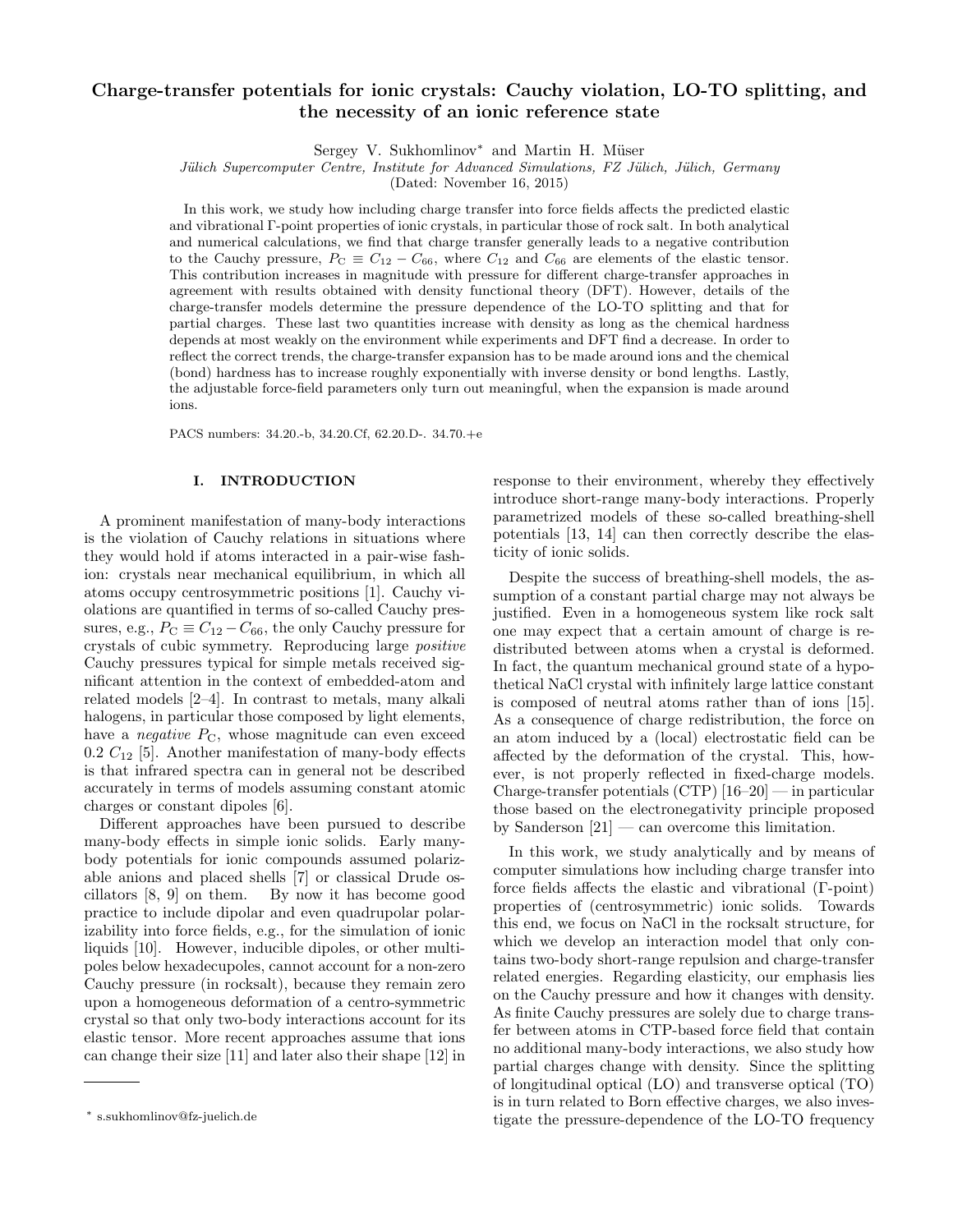splitting in the center of the Brillouin zone.

A highly accurate and transferable potential certainly necessitates many-body contributions in addition to charge transfer terms, for example, those contained in breathing shell or quantum Drude oscillator models. They would affect the predictions for elasticity and LO-TO splitting. However, we ignore these contributions, because our objective is to scrutinize the generic properties of charge-transfer potentials rather than to develop a highly-accurate interaction potential for rock salt.

The remainder of this work is structured as follows: Section II contains numerical methods and some theoretical background, specifically a brief review on classical elasticity theory for finite stress, a generalization of the Cauchy violation to non-zero pressure, and the definition of Born effective charge (tensors) or Bader charge. Additionally, we present the DFT methodology that was used to produce the reference data for NaCl. The general form of CTPs are described in Section III, where we also derive how CTPs affect the Cauchy pressure and partial charges, which in turn drive the LO-TO splitting. In section IV, we parametrize different CTP approaches and compare the predictions of the respective force-field based simulations to analytical formulae and DFT results. Conclusions are drawn in section V.

# II. METHODS AND THEORETICAL BACKGROUND

#### A. Elasticity at zero and non-zero stress

In this section, we review basic aspects of the theory of elasticity at finite stress. We see such an overview as necessary because we are not aware of a compact representation that explains why the definition of elastic strain is not unique and how seemingly subtle differences between them — as well as the choice of the thermodynamic reference potential — affects the results for elastic constants. The presented subtleties are irrelevant for most solids at ambient pressures, but care needs to be taken whenever the bulk or the shear modulus of a solid is no longer large compared to an external stress. Therefore, we repeat common definitions for strain, stress, and elastic tensors, which become relevant at large pressure  $P$ , and summarize their mutual relations. This includes a generalization of the Cauchy violation to finite pressures.

We note that the full tensor notation is used only here in section II A, while Voigt notation is employed outside of it. In the Voigt notation, pairs of indices are lumped into a single index. For example, selected strain tensor components read  $\varepsilon_{11} \rightarrow \varepsilon_1$  and  $\varepsilon_{12} \rightarrow 2\varepsilon_6$ .

### 1. Strain tensors

Solids deform under a change of external stress. Mathematically, the deformation is stated by a mapping  $\mathbf{x}(\mathbf{X})$ ,

where **X** denotes a (Cartesian) coordinate of one particular material point in the original reference structure and x denotes the final position of the same material point.

In this work, we restrict our attention to linear mappings for which the displacement field

$$
\mathbf{u}(\mathbf{X}) \equiv \mathbf{x}(\mathbf{X}) - \mathbf{X} \tag{1}
$$

is a linear function of  $X$ . Component by component, Eq. (1) reads  $u_{\alpha} = x_{\alpha} - X_{\alpha}$  with  $\alpha = 1, 2, 3$ . To describe (the rotationally invariant part of) linear deformations, two (symmetric) tensors of rank two can be defined.

The Eulerian strain tensor [22] is defined by

$$
\varepsilon_{\alpha\beta} = \frac{1}{2} \left( \frac{\partial u_{\alpha}}{\partial X_{\beta}} + \frac{\partial u_{\beta}}{\partial X_{\alpha}} \right). \tag{2}
$$

It relates the original coordinate — up to a rotation to the final coordinate via the linear transformation

$$
x_{\alpha} = (\delta_{\alpha\beta} + \varepsilon_{\alpha\beta})X_{\beta},\tag{3}
$$

where we have used, as we will in the following, the Einstein summation convention. Since  $\varepsilon$  is symmetric, it has six independent coefficients in three-dimensional space.

The Lagrangian strain tensor  $\eta$  [23] — also known as Green-Lagrangian finite-strain tensor  $\overline{\phantom{a}}$  is defined such that the squared vector length of any final coordinate in a linear mapping is given by

$$
\mathbf{x}^2 = \mathbf{X}^2 + 2\eta_{\alpha\beta} X_{\alpha} X_{\beta}.\tag{4}
$$

The components of the Lagrangian strain tensor are given by

$$
\eta_{\alpha\beta} = \frac{1}{2} \left( \frac{\partial u_{\alpha}}{\partial X_{\beta}} + \frac{\partial u_{\beta}}{\partial X_{\alpha}} + \frac{\partial u_{\gamma}}{\partial X_{\alpha}} \frac{\partial u_{\gamma}}{\partial X_{\beta}} \right). \tag{5}
$$

The two strain tensors are only equivalent up to linear order. Their relation can be expressed as:

$$
\eta_{\alpha\beta} = \varepsilon_{\alpha\beta} + \frac{1}{2} \varepsilon_{\alpha\gamma} \varepsilon_{\gamma\beta} \tag{6}
$$

$$
\varepsilon_{\alpha\beta} = \eta_{\alpha\beta} - \frac{1}{2} \eta_{\alpha\gamma} \eta_{\gamma\beta} + O(\eta^3). \tag{7}
$$

Since Eulerian and Lagrangian strain tensors are equivalent only in the first order, the second derivatives or the second-order expansion coefficients of a quantity T (taken with respect to the strain tensor components) are not identical unless the first derivatives disappear. This can be seen from expressing the Taylor series expansion of a function T

$$
T = T_0 + T_{\alpha\beta}^{(\eta)} \eta_{\alpha\beta} + \frac{1}{2} T_{\alpha\beta\gamma\delta}^{(\eta)} \eta_{\alpha\beta} \eta_{\gamma\delta} + O(\eta^3)
$$
 (8)

in terms of  $\varepsilon$ . Substituting equation (6) into (8) and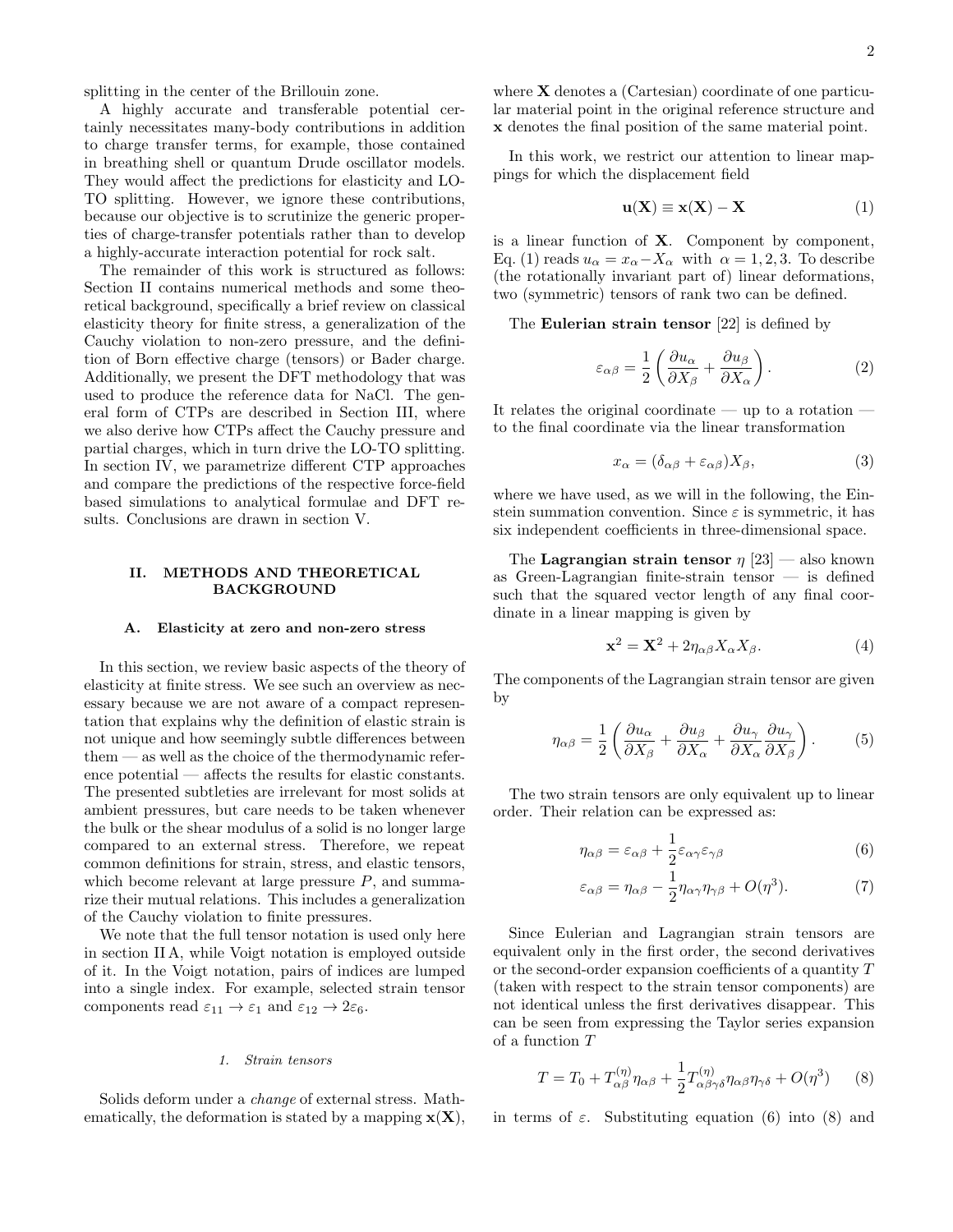rearranging terms yields

$$
T = T_0 + T_{\alpha\beta}^{(\eta)} \varepsilon_{\alpha\beta} + \frac{1}{2} \left( T_{\alpha\beta\gamma\delta}^{(\eta)} + T_{\alpha\delta}^{(\eta)} \delta_{\beta\gamma} \right) \varepsilon_{\alpha\beta} \varepsilon_{\gamma\delta} + \dots,
$$
\n(9)

where  $\delta_{\beta\gamma}$  is the Kronecker delta. Thus, by comparing coefficients, one can conclude that the first derivatives with respect to  $\eta$  or  $\varepsilon$  coefficients are identical and that the second-order coefficients obey

$$
T^{(\varepsilon)}_{\alpha\beta\gamma\delta} = T^{(\eta)}_{\alpha\beta\gamma\delta} + T^{(\eta)}_{\alpha\delta}\delta_{\beta\gamma}
$$
 (10)

In this expansion, we have not yet exploited the symmetry of the strain tensor. Since  $\varepsilon_{\alpha\beta} = \varepsilon_{\beta\alpha}$ , any tensor can be symmetrized accordingly. For example, when using

$$
T_{\alpha\beta\gamma\delta}^{\text{sym}} = \frac{1}{4} \left( T_{\alpha\beta\gamma\delta} + T_{\alpha\beta\delta\gamma} + T_{\beta\alpha\gamma\delta} + T_{\beta\alpha\delta\gamma} \right) \tag{11}
$$

in a Taylor series expansion instead of the original second derivatives, the result remains unchanged. In the following, we assume that all tensors are symmetrized. Second-order expansion coefficients then obey

$$
\Delta T_{\alpha\beta\gamma\delta} = \frac{T_{\alpha\delta}^{(\eta)}\delta_{\beta\gamma} + T_{\alpha\gamma}^{(\eta)}\delta_{\beta\delta} + T_{\beta\delta}^{(\eta)}\delta_{\alpha\gamma} + T_{\beta\gamma}^{(\eta)}\delta_{\alpha\delta}}{4}, (12)
$$

where  $\Delta T \equiv T^{(\varepsilon)} - T^{(\eta)}$ . Selected components are

$$
\Delta T_{1111} = T_{11} \tag{13}
$$

$$
\Delta T_{1122} = 0 \tag{14}
$$

$$
\Delta T_{1212} = \frac{1}{4} \left( T_{11} + T_{22} \right), \tag{15}
$$

which are useful relations for the analysis of elastic tensors for (cubic) systems under finite stress.

As an example, we consider the volume. If  $V_0$  denotes the volume of the reference structure, the volume of a strained structure is

$$
V = V_0 \begin{vmatrix} 1 + \varepsilon_{11} & \varepsilon_{12} & \varepsilon_{13} \\ \varepsilon_{12} & 1 + \varepsilon_{22} & \varepsilon_{23} \\ \varepsilon_{13} & \varepsilon_{23} & 1 + \varepsilon_{33} \end{vmatrix} .
$$
 (16)

Thus, the relative volume change,  $\Delta v \equiv (V - V_0)/V_0$  to second order in  $\varepsilon$  is

$$
\Delta v = \varepsilon_{11} + \varepsilon_{22} + \varepsilon_{33} + \varepsilon_{11}\varepsilon_{22} + \varepsilon_{22}\varepsilon_{33} + \varepsilon_{33}\varepsilon_{11} - \left(\varepsilon_{12}^2 + \varepsilon_{13}^2 + \varepsilon_{23}^2\right). \tag{17}
$$

Substitution of eq. (7) into the above equation gives

$$
\Delta v = \eta_{11} + \eta_{22} + \eta_{33} + \eta_{11}\eta_{22} + \eta_{22}\eta_{33} + \eta_{33}\eta_{11}
$$

$$
-\frac{1}{2}(\eta_{11}^2 + \eta_{22}^2 + \eta_{33}^2) - 2(\eta_{12}^2 + \eta_{13}^2 + \eta_{23}^2) . (18)
$$

One can see that  $\partial^2 \Delta v / \partial \epsilon_{12}^2 = -2$ , while  $\partial^2 \Delta v / \partial \eta_{12}^2 =$ −4. The difference between these second derivatives is equal to  $\partial \Delta v / \partial \eta_{11} + \partial \Delta v / \partial \eta_{22}$ . When considering the degeneracy factor of the expansion, this result is readily seen to be consistent with equation (15).

In reference to computer simulation of periodically repeated cells, we note that the Eulerian strain is useful when taking numerical derivatives of the energy with respect to strain and even more so in the context of constant stress simulations, in which case the six independent tensor components are treated as dynamical variables. If the vectors spanning the simulation box are arranged in a matrix  $h$ , the component of a real coordinate (of unit length) is given by  $R_{\alpha} = h_{\alpha\beta} R_{\beta}$ , where  $\tilde{\mathbf{R}}$  with  $0 \leq \tilde{R}_{\alpha} < 1$  denotes a reduced cell coordinate. Deformation of the reference box can then be described in a straightforward fashion by

$$
h_{\alpha\beta} = (\delta_{\alpha\gamma} + \varepsilon_{\alpha\gamma})h_{\gamma\beta}^{\text{ref}},\tag{19}
$$

where  $h^{\text{ref}}$  is the reference h-matrix, e.g., the expected average shape of the simulation cell at the reference pressure.

#### 2. Stress and elastic tensors

Stress and elastic or stiffness tensors can be loosely defined as the first and the second derivative of the energy density of a solid with respect to the strain. These lax definitions are sufficient for practical purposes when both external stress and thermal fluctuations can be considered small. Numerical values for the pertinent tensor elements are then automatically close to those deduced from acoustic phonons or stress-strain measurements [24]. Once stress can no longer be conidered small, the elastic tensor elements differ between the two strain defintions. Once thermal fluctuations start to matter (as well), different results can be obtained depending on which thermodynamic potential  $T$  is converted into energy density. Candidates are internal energy  $U$ , free energy  $F$ , enthalpy  $H$ , Gibbs free energy  $G$ , or for nonisotropic stresses, an appropriate generalization of the Gibbs free energy. Since we do not examine finite temperature in this work, we consider the thermodynamic potentials  $U$  and  $H$  (both evaluated at zero temperature) by default. Readers interested in finite temperature elasticity and Maxwell relations for elastic tensors may consider reading Ref. 25.

In the last section, we showed that the first derivative of an arbitrary function with respect to strain does not depend on which definition for strain is used. Thus, we obtain the same stress tensor  $\sigma$  when defining it as the first derivative of the energy with respect to either Eulerian or Lagrangian strain. Such an equivalence no longer holds for the second derivatives.

Different names are used for the elastic constants in the literature depending on the choice of thermodynamic potential and strain [24, 26, 27]. For example, Voigt (Brugger) constants are the second derivative of the internal energy density with respect to Eulerian (Lagrangian)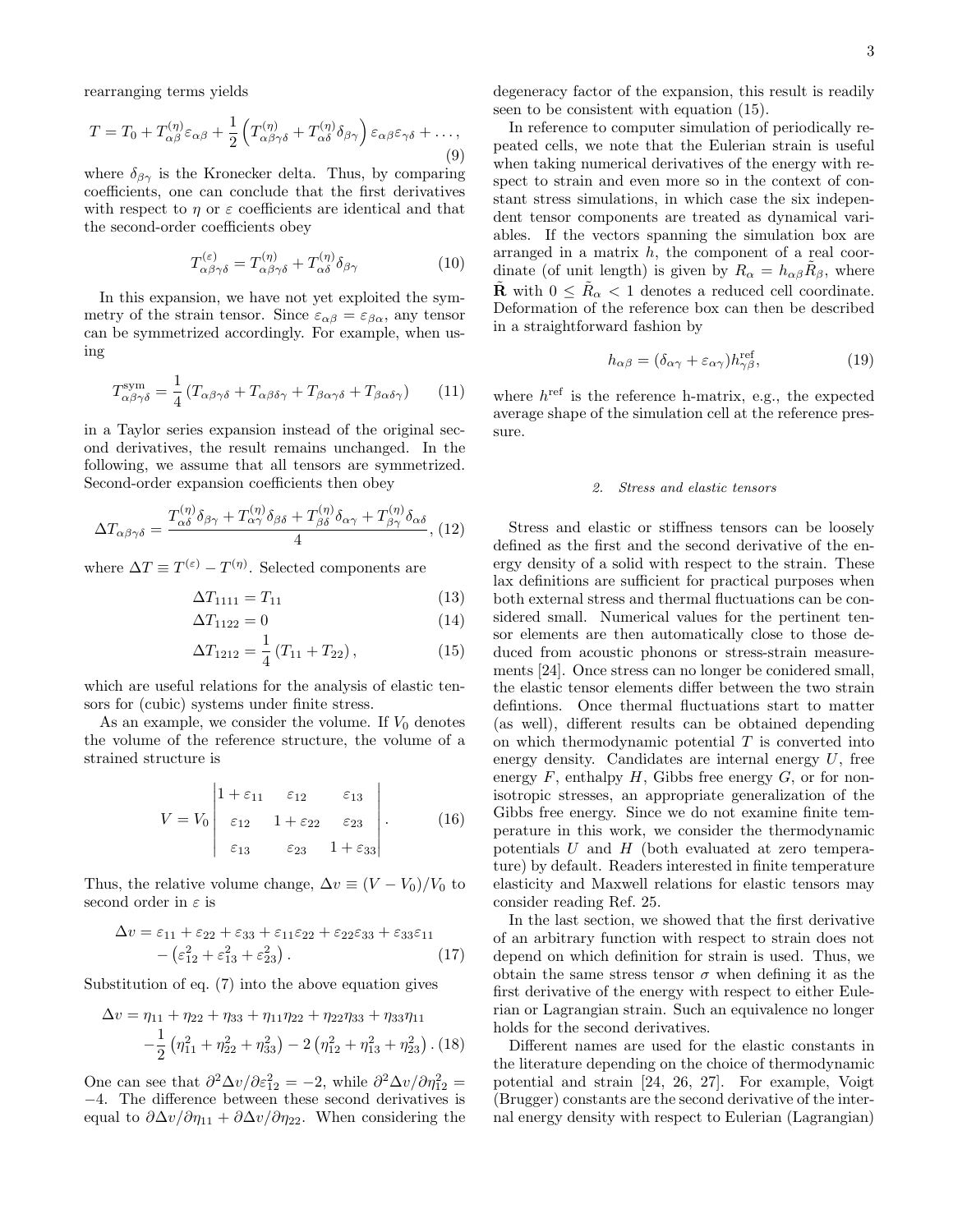strain [27]. In addition, at non-zero temperature, one can distinguish between isothermal and adiabatic elastic constants, depending on the thermodynamic boundary conditions or the choice of the thermodynamic potential [28].

To avoid confusion between the zoo of possible definitions for elastic tensor elements, we specify elastic constants with two superscripts. The first gives the thermodynamic potential and the second provides the strain definition, for example,

$$
C_{\alpha\beta\gamma\delta}^{H\eta} \equiv \frac{1}{V_0} \frac{\partial^2 H}{\partial \eta_{\alpha\beta} \partial \eta_{\gamma\delta}}.\tag{20}
$$

These coefficients are called the Birch coefficients [26]. The tensor of Birch coefficients has special significance, because it has to be positive definite in order for a structure to be stable at constant pressure [29, 30].

In numerical calculations of stiffness coefficients, it is easiest to work with the Eulerian strain and the internal energy. To determine elements of  $C^{U\varepsilon}_{\alpha\beta\gamma\delta}$  of a cubic structure, it is then beneficial to know the relation between the bulk modulus

$$
B \equiv -\frac{\partial P}{\partial \ln V} \tag{21}
$$

and the  $C^{U\varepsilon}_{\alpha\beta\gamma\delta}$ . For an isotropic pressure, applied to a solid of cubic symmetry, it is readily shown that

$$
C_{1122}^{U\varepsilon} = \frac{3}{2}B - \frac{1}{2}C_{1111}^{U\varepsilon} - \frac{P}{2}.
$$
 (22)

By applying equation  $(10)$  to equation  $(22)$ , the Lagrange-strain-based elastic tensor can be calculated in a straightforward fashion from the Euler-strain-based one, where  $T_{\alpha\beta}$  corresponds to the stress tensor element  $\sigma_{\alpha\beta}$ . As a result, one obtains

$$
C_{1111}^{U\eta} = C_{1111}^{U\varepsilon} + P \tag{23}
$$

$$
C_{1122}^{U\eta} = C_{1122}^{U\varepsilon} \tag{24}
$$

$$
C_{1212}^{U\eta} = C_{1212}^{U\varepsilon} + P/2.
$$
 (25)

#### 3. Cauchy relations for central potentials at finite stress

The Cauchy relations state that the elastic tensor of a crystalline structure is symmetric in all indices, e.g.,  $C_{1212} = C_{1122}$  [1]. They hold, for non-fortuitous reasons, if atoms sitting on symmetry sites interact through central potentials and thermal (or ionic quantum) fluctuations are negligible. At finite pressures, Cauchy relations are valid only for  $C^{U\eta}_{\alpha\beta\gamma\delta}$ , as we quickly demonstrate in the following.

Let us denote atomic coordinates in the reference frame by  $\mathbf{R}_i$  and in the strained lattice by  $\mathbf{r}_i$ . For central potentials, the total energy of a (strained) crystal can be written as

$$
U = \sum_{i,j>i} W_{ij}(r_{ij}^2),
$$
 (26)

where  $r_{ij}^2$  is the squared distance between atoms i and j and  $W_{ij}$  a distance-dependent two-body potential. The energy can be differentiated twice with respect to Lagrangian strain tensor components using equation (4). The result of the differentiation gives the elastic tensor elements at the reference structure

$$
C_{\alpha\beta\gamma\delta}^{U\eta} = 4 \sum_{i,j>i} R_{ij,\alpha} R_{ij,\beta} R_{ij,\gamma} R_{ij,\delta} W_{ij}^{\prime\prime}(R_{ij}^2), \qquad (27)
$$

if not only the initial but also the final atomic positions  $r_i$ correspond to equilibrium (symmetry) sites. Obviously, the  $C^{U\eta}$  stiffness tensor remains invariant to any permutation of indices. Thus, the  $C^{U\eta}$  satisfy the Cauchy relation not only at zero but any isotropic stress under the given conditions. We therefore define a general expression for Cauchy pressure as

$$
P_{\rm c} = C_{12}^{U\eta} - C_{44}^{U\eta} \tag{28}
$$

#### B. Bader and Born effective charges

A central aspect of this work is to investigate how charge-transfer potentials affect the violation of the Cauchy relations, whereby we correlate a (predicted) deformation-induced redistribution of charge and the Cauchy pressure. It is certainly desirable to also directly compare the predicted charge redistribution to those of full quantum-mechanical treatments. Doing this is difficult, because charge distribution in our forcefield description is fully characterized by partial atomic charges, which, however, are not uniquely defined in a full quantum-mechanical treatment [31–35].

Despite these difficulties, there are well-defined quantities that reflect charge (re)distribution in both forcefield-based and full electronic-structure approaches. One such quantity is the Born effective charge (tensor), which has, amongst others, the following advantages: first, unlike some other charge-assignment schemes, its definition does not require biased input. Second, the Born effective charge (tensor) follows from the redistribution of electron density that occurs in response to a (non-homogeneous) deformation, i.e., it relates to a change of charge distribution rather than to "absolute charges". Third, the Born effective charge can be deduced experimentally from the LO-TO splitting given that the high-frequency dielectric permittivity is known [36, 37].

The elements of the Born effective charge tensor of a given atom  $i$  (in a finite system, i.e., one in which no periodic boundary conditions apply) can be defined as

$$
Q_{i,\alpha\beta}^* \equiv \frac{\partial \mu_\alpha}{\partial r_{i,\beta}},\tag{29}
$$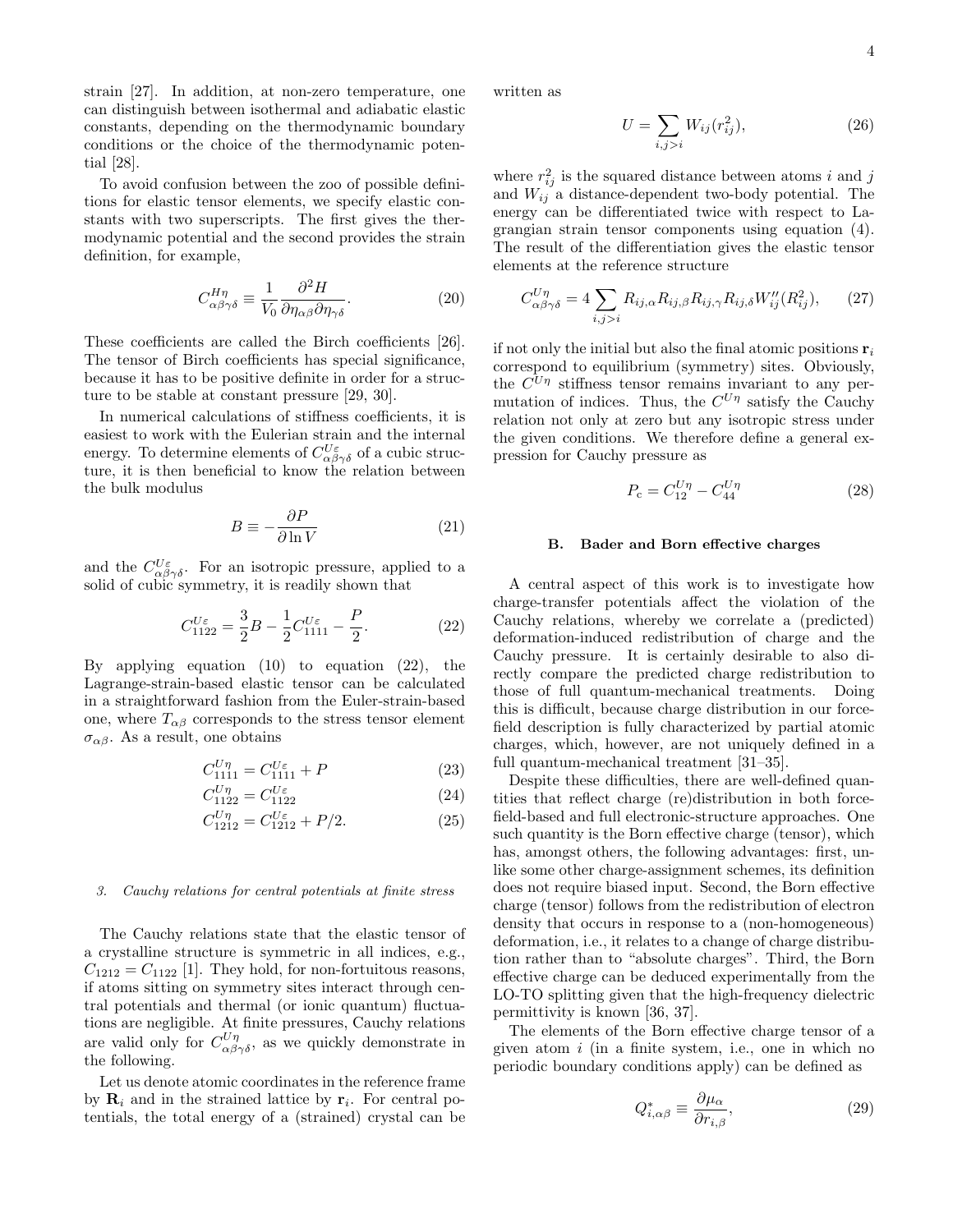where  $\mu_{\alpha}$  is the  $\alpha$  component of the total dipole of the system.

Unfortunately, dipoles cannot be uniquely defined in periodically repeated system. However, one can relate the dipole to the polarization p times the primitive cell volume  $\Omega$  and consider the pertinent expression in Fourier space in the long wavelength limit [38]. This leads to an alternative definition of the Born effective charge tensor in periodically repeated systems as

$$
Q_{i,\alpha\beta}^* \equiv \Omega \lim_{|\mathbf{k}| \to 0} \left. \frac{\partial \tilde{p}_\alpha(\mathbf{k})}{\partial \tilde{r}_{i,\beta}(\mathbf{k})} \right|_{\mathbf{E}=0},\tag{30}
$$

while setting macroscopic electric field **E** to zero. We note that the charge tensor of an atom located in a cubic environment has only one independent component  $Q_i^*$ , i.e.,  $Q_{i,\alpha\beta}^* = Q_i^* \delta_{\alpha\beta}$ . In this case one can call it the Born effective charge.

A disadvantage of the Born effective charge for the present purpose is that it contains distributions related to the polarization within an atom, i.e., the Born effective charge of a fixed-charge, inducible-dipole potential is not constant. Since we ignore such polarizability, we may not be in a position to reproduce the Born effective charge to a high accuracy, the more so as it can (and does, see the result section) exceed an elementary charge in alkali halides. We therefore also consider Bader charges [32] as an alternative, unambiguous charge assignment scheme. Bader divides the space into regions separated by the zero-flux surface of the electron density. Each such region contains a nucleus and all electron density in that region is assigned to that nucleus. In this work, we used the Bader Charge Analysis code as described in references 39–41.

### C. DFT methods

In order to have full control over the proper definition of elastic tensor elements we decided to parametrize and compare our force-field approach only to densityfunctional theory (DFT) [42, 43] results rather than to experiments. However, we chose the DFT method which best reproduced experimental results. In addition, by comparing to DFT simulations, we can deduce Born effective charges at any given stress or density.

All calculations were performed using DFT as implemented in the QUANTUM ESPRESSO code [44]. To identify a suitable DFT method for our purpose, we investigated different combinations of exchange-correlation functionals and basis sets. Among the available functionals we chose the approximations for exchange-correlation functionals by Perdew, Burke and Ernzerhof [45] (PBE), Becke, Lee, Yang and Parr (BLYP) [46] as well as Perdew and Wang [47] (PW91). As pseudopotentials we considered norm-conserving Trouiller-Martins (MT) [48], normconserving Hartwigsen-Goedecker-Hutter-Teter [49] and the projector augmented wave (PAW) basis [50]. All

pseudopotentials were downloaded from the QUANTUM ESPRESSO library. We ensured convergence with respect to the plane-wave cutoff energy together with the Monkhorst-Pack sampling of the Brillouin zone [51] in all runs.

Out of the tested combinations, we found that PBE+PAW (PBE functional combined with projectedaugmented waves basis) and PW91+MT (PW91 functional combined with Trouiller-Martins norm-conserving pseudopotential) reproduced best the ratios of the different elastic tensor elements that were measured experimentally at low temperature. Out of these two, we chose PW91+MT, as it was closer to low-temperature experimental results (see Table I). For this combination, it proofed sufficient to truncate the plane-wave expansion of the electronic wavefunctions at 110 Ry and to sample the Brillouin zone on a 14x14x14 Monkhorst-Pack mesh.

### III. CHARGE-TRANSFER POTENTIALS

Polarizable force fields approximately describe the redistribution of charge induced by deformations of molecules and solids. Phenomenologically, one can distinguish between on-site polarizability, e.g., in the form of inducible point dipoles [56], and/or, charge transfer between sites [19]. In this work, we only consider the latter for mainly two reasons. First, in simple ionic compounds, crystalline positions lie on symmetry sites so that no dipoles develop during a homogeneous deformation. Second, including on-site polarizability complicates all analytical expressions without affecting qualitatively results deduced in this work.

#### A. General formulation

In the present work we consider a force field of the form

$$
U = U_{\rm SR} + U_{\rm CTP} \tag{31}
$$

where  $U_{\rm SR}$  is a two-body, short-range potential and  $U_{\rm CTP}$ a charge-transfer potential.

The simplest and most successful functional form for short-range repulsion is a simple exponential [57],

$$
U_{\rm SR} = \sum_{i,j
$$

where  $U_{0,ij}$  and  $a_{ij}$  are parameters of unit energy and length, respectively. For NaCl in the rocksalt structure, one usually only considers short-range repulsion between (adjacent) sodium and chlorine ions, although we also include short-range repulsion between chlorine ions.

The charge-transfer potential allows one to assign partial atomic charges on the fly. In general, the assignment of charges is done following a minimization principle. Here, we consider the split-charge equilibration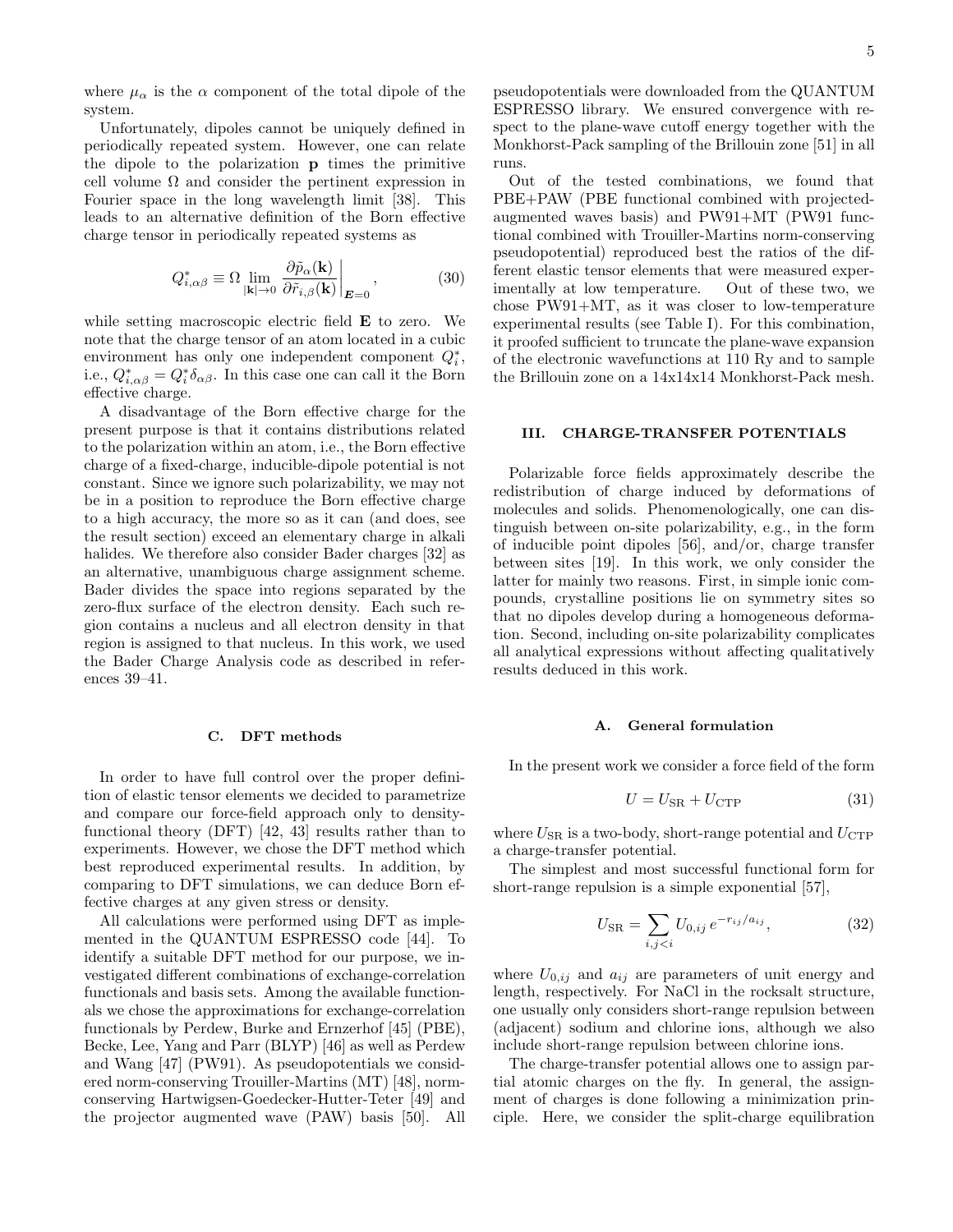|                                                           | $a_0$      |  |                       |             |                 | $B_0$ $\vert -P_{\rm C} \vert$ $P_{\rm A}$ $\vert \omega_{\rm LO} \vert \omega_{\rm TO} \vert$ $P(V_{1,2})$ $\vert \chi^2_{\rm PW91+MT} \vert$ | $\chi^2_{\rm exp}$ |
|-----------------------------------------------------------|------------|--|-----------------------|-------------|-----------------|------------------------------------------------------------------------------------------------------------------------------------------------|--------------------|
| $PW91+MT 5.628 23.9 1.55  -4.43 245.9 149.5 6.77, -3.18 $ |            |  |                       |             |                 | n.a.                                                                                                                                           | 1.59               |
| $ PBE+PAW 5.689 23.2 0.54 -5.30 243.3 150.3 8.43,-2.75 $  |            |  |                       |             |                 | 0.94                                                                                                                                           | 1.71               |
| $\exp$ [52]                                               | 5.634 28.0 |  |                       |             | $ 8.93, -3.29 $ | 2.22                                                                                                                                           | n.a.               |
| $\exp$ [53]                                               | 5.640 23.8 |  |                       | 257.0 164.7 |                 |                                                                                                                                                |                    |
| $\exp$ [54]                                               |            |  | $26.6 2.08 $ -9.74    |             |                 |                                                                                                                                                |                    |
| $\exp$ [55]                                               |            |  | $27.4$   1.39   -9.90 |             |                 |                                                                                                                                                |                    |

TABLE I. Data contained in the learning set (PW91+MT). For comparison, we include an alternative DFT method (PBE+PAW) as well as experimental values. When comparing to experimental data, we always choose the most recent experiment (i.e., the top one). P<sub>A</sub> is the "anisotropy pressure", which we define as  $C_{44} - (C_{11} - C_{12})/2$ . The units are Å for length, GPa for pressure, and  $cm^{-1}$  for frequencies.

(SQE) model [19] as a prototypical charge transfer potential. It is a hybrid between the traditional electronegativity equalization model (EEM) [16] and the atom-atom charge transfer (AACT) model [18]. Recently, SQE has been derived from a controlled approximation of density functional theory [20].

In SQE, an atomic charge is written as

$$
Q_i = \sum_j q_{ij},\tag{33}
$$

where  $q_{ij}$  represents the amount of charge transferred from atom  $j$  to atom  $i$ , which implies the antisymmetry of q:  $q_{ij} = -q_{ji}$ . The total charge-transfer potential to be minimized in SQE reads:

$$
U_{\text{CTP}}^{\text{tot}} = \sum_{i} \left( \chi_i Q_i + \frac{1}{2} \kappa_i Q_i^2 \right) + \frac{1}{2} \sum_{i} \sum_{j>i} \kappa_{ij} q_{ij}^2 + \frac{1}{2} \sum_{i} \sum_{j \neq i} J_{ij}(r_{ij}) Q_i Q j. \tag{34}
$$

The first-order parameter  $\chi_i$  and the second-order parameter  $\kappa_i$  are the atomic electronegativity and hardness respectively [17],  $\kappa_{ij}$  is called the hardness of the bond connecting atoms  $i$  and  $j$  (similar to the one introduced in Ref. 58). EEM is obtained in the limit  $\kappa_{ij} \to 0$ , while AACT corresponds to  $\kappa_i \to 0$ .  $J_{ij}(r_{ij})$  represents the electrostatic interaction between two atoms. Various terms appearing in equation (34) are now discussed in more detail.

In our parameterization, we use the Mulliken definition of atomic electronegativity and hardness, which both represent the finite difference approximation of the electron energy with respect to the total number of electrons,

$$
\chi_i = \frac{I_i + A_i}{2} \tag{35}
$$

$$
\kappa_i = I_i - A_i. \tag{36}
$$

Here,  $I_i$  and  $A_i$  are atomic ionization energies and electron affinities, respectively.

The electrostatic potential  $J_{ij}(r_{ij})$  in equation (34) is often approximated as a Coulomb interaction between point charges. Sometimes, however, the singularity of the Coulomb interaction is screened, e.g., via

$$
J_{ij}(r_{ij}) = \frac{\text{erf}(\alpha_{ij}r_{ij})}{r_{ij}}.
$$
\n(37)

It represent the coupling between two Gaussian charge distributions  $g(\mathbf{r})$  given by

$$
g_i(\mathbf{r}) = \left\{ \frac{1}{2\pi \rho_i^2} \right\}^{3/2} \exp(-(\mathbf{r} - \mathbf{r}_i)^2 / 2\rho_i^2), \quad (38)
$$

where  $\mathbf{r}_i$  is the position of atom i, while  $\rho_i$  can be viewed as an effective radius of atom i. For this Gaussian charge distribution, the parameter  $\alpha_{ij}$  in (37) reads

$$
\alpha_{ij} = \left(\frac{1}{2\rho_i^2 + 2\rho_j^2}\right)^{1/2}.\tag{39}
$$

#### 1. Application to the rocksalt structure

When considering neutral atoms as reference, the energy per atom in the rocksalt structure can be written in a compact form as

$$
U_{\rm CTP} = \Delta \chi Q + \frac{1}{2} \kappa_{\rm C} Q^2.
$$
 (40)

Here, Q represents the charge on a sodium atom and  $\Delta \chi$ is the electronegativity difference normalized to atoms rather than to dimers, that is,

$$
\Delta \chi \equiv (\chi_{\text{Na}} - \chi_{\text{Cl}})/2. \tag{41}
$$

The term  $\kappa_{\rm C}$  includes all hardnesses summarized in

$$
\kappa_{\rm T} = \frac{\kappa_{\rm Na} + \kappa_{\rm Cl}}{2} + \frac{\kappa_{\rm NaCl}}{12} \tag{42}
$$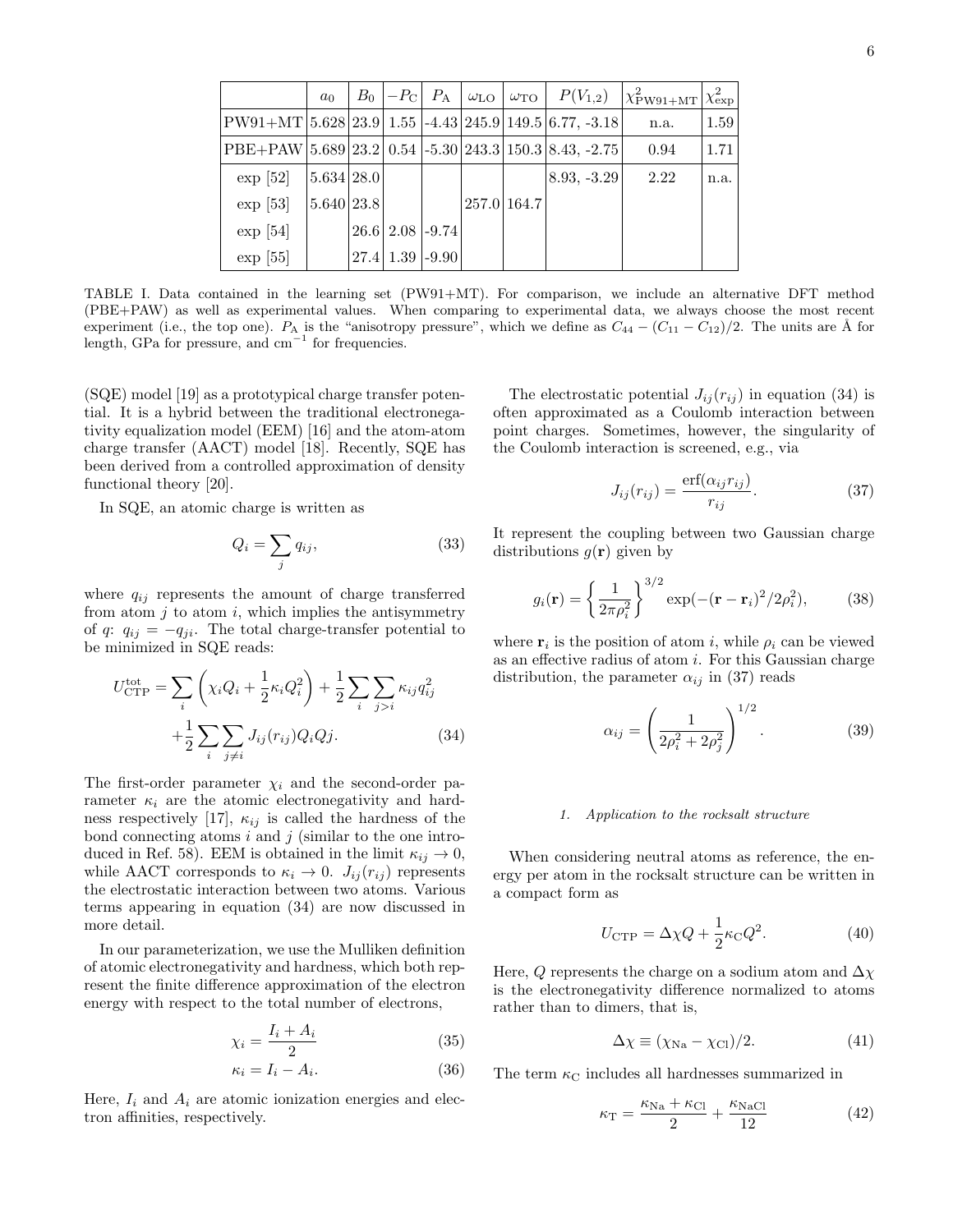as well as the Coulomb interaction, i.e.,

$$
\kappa_{\rm C} = \kappa_{\rm T} - \frac{\alpha_{\rm M}(\eta)}{a},\tag{43}
$$

where  $\alpha_M(\eta)$  represents the Madelung "constant", which we consider a function of the strain. In the case of screened Coulomb potentials, it also depends on the reference bond length a.

The charge minimizing  $U_{\text{CTP}}$  is

$$
Q = -\Delta \chi / \kappa_{\rm C} \tag{44}
$$

so that the minimized energy reads

$$
U_{\rm CTP} = -\Delta \chi^2 / 2\kappa_{\rm C}.\tag{45}
$$

#### B. Redox-reactive charge-transfer potentials

Chemical reactions, in particular redox reactions, usually imply a quasi-discontinuous change of the electronic structure upon small atomic displacements. Such sudden changes are not captured by force fields assigning a unique potential energy surface that smoothly evolves as a function of atomic coordinates. The description of (redox) reactions requires one to formulate potentials on different energy surfaces, that is, one needs a description not only for the quantum mechanical ground state surface (whose energy generally does evolve smoothly with coordinates) but also for excited states.

In the context of modeling redox reactions with CTPs, it was recently proposed to include a formal oxidation number  $n_i$  for each atom as a discrete variable such that the set of oxidation number defines the Landau Zener level on which the system is moving [15, 59]. An atomic charge — in the redox split-charge equilibration (R-SQE) method — then reads

$$
Q_i = n_i e + \sum_j q_{ij}.\tag{46}
$$

We refer to the literature for technical details [59, 60] and also discuss some aspects in section III B 1. Here, it shall suffice to state that the inclusion of formal oxidation numbers (a) allows one to extend simulations to non-equilibrium situations, such as they occur, for example during triboelectrification [59], or the discharge of a Galvanic element [60, 61], (b) is needed to properly describe the polarizability of zwitter-ionic molecules [62], (c) does not require one to make major modifications to the formulae derived in this manuscript for conventional CTPs, however, (d) does require one, in principle, to assign (independent) interaction parameters for each oxidation state of an element.

### 1. Application to the rocksalt structure

Expressing the CTP energy in the R-SQE formalism can be done in a similar fashion as in CTPs having neutral atoms as reference. This time, the energy reads

$$
U_{\rm R-SQE} = \Delta \chi_{\rm R}(Q-1) + \frac{\kappa_{\rm R}}{2}(Q-1)^2 - \frac{\alpha_{\rm M}}{2a}Q^2, \tag{47}
$$

where  $\Delta \chi_R$  is now defined with respect to the ionized states, i.e.,  $\Delta \chi_{\text{R}} = (\chi_{\text{Na}^+} - \chi_{\text{Cl}^-})/2$ ,  $\kappa_{\text{R}}$  is the (total) chemical hardness relevant for the ionized or redox reference state without Coulomb interactions, i.e., the analogue to  $\kappa_T$  introduced in the previous section.

By regrouping the terms in equation (47),  $U_{\text{R-SQE}}$  can be brought into the same functional form as the conventional CTP energy in equation (40):

$$
U_{\rm R-SQE} = \text{const} + (\Delta \chi_{\rm R} - \kappa_{\rm R})Q + \left(\kappa_{\rm R} - \frac{\alpha_{\rm M}}{a}\right)\frac{Q^2}{2},
$$
 (48)

where const =  $\kappa_{\rm R}/2 - \Delta \chi_{\rm R}$ .

Equation  $(48)$  reveals that — at this level of theory — there are no formal differences between a CTP expansion around neutral atoms or ions, at least as long as we disregard an environment dependence of the hardness terms. Thus, a potential based on R-SQE can be parametrized to give identical results to those of a CTP with neutral atoms in the reference. The only difference lies in the numerical values of the coefficients and their interpretation.

### C. Environment-dependent redox charge-transfer potentials

So far, we have treated all potential interaction parameters as being constant. The underlying assumption is that quantities such as atomic hardness or electronegativity are (effectively) only mildly environment dependent. However, there is at least one parameter in our model for which this assumption may be poorly justified. According to Cioslowski [58], the chemical bond hardness has exponential asymptotics at large atomic separation. Its specific distance or environment dependence for bond lengths close to equilibrium may no longer satisfy the exponential asymptotics. Nonetheless, in a previous study on the NaCl molecule [59], an exponential distance dependence of  $\kappa_{\text{Na}^+\text{Cl}^-}$  allowed us to reproduce partial charges deduced from DFT-based calculations quite reasonably.

In a solid, the bond hardness terms can potentially have a more complex environment dependence than in molecules. As a starting point, we nevertheless assume their asymptotic, exponential form for the lack of an obvious, similarly simple alternative. In our parameterization study, we only consider such an environment dependence for an expansion around the ionic state and abbreviate the ensuing full method "environment-dependent redox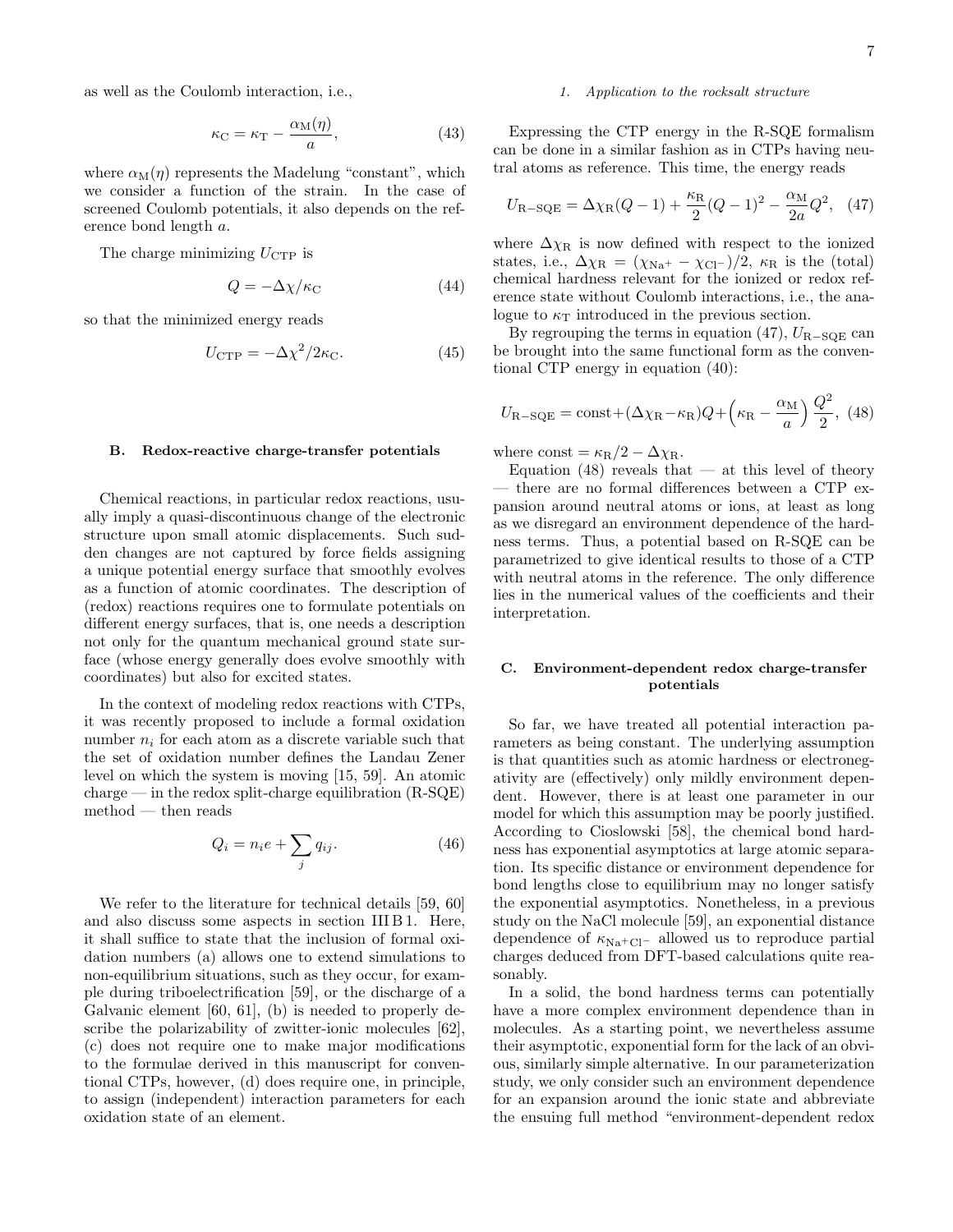split-charge equilibration" as EDR-SQE. However, as a default, that is in all other CPTs studied here, we keep treating all hardness terms as constant.

One could certainly also expect  $\kappa_{\text{NaCl}}$  to be distant or environment dependent if one took neutral atoms as reference. However, this will not be investigated in this work for the following reason: Atomic reference states are only meaningful for bond lengths exceeding  $\approx 3.7$  nm, at which point the difference between the ionization energy of sodium and the electron affinity of chlorine,  $I_{\text{Na}} - A_{\text{Cl}} \approx 1.5$  eV exceeds the Coulomb interaction in the rocksalt structure.

Another environment-dependent term in a R-SQE model could be the electron affinity of an anion, e.g.,  $A_{\text{Cl}^-}$ . For an isolated anion, it should be very small, because the second excess electron will delocalize at a large distance of the original anion thereby keeping its kinetic energy as well as Coulomb and exchange interaction to a minimum. In a solid, however, the additional excess electron is effectively confined to the space attributed to the anion. This space becomes rather small at large pressure so that  $A_{\text{Cl}}^-$  can become a large negative number. As we have no model to account for this effect, we exclude large positive pressures from our EDR-SQE analysis.

It might be worth mentioning that including environment-dependent terms in an R-SQE model, such as distance dependent bond hardnesses, requires one to compute additional derivatives when calculating forces on atoms. In general, the evaluation of these derivatives can be implemented such that only few extra floatingpoint operations need to be conducted.

### D. Cauchy violation in CTPs at finite pressure

To discuss the effect of charge-transfer potentials on the Cauchy violation, we need to calculate the secondorder derivatives of the energy  $U_{\text{CTP}}$  with respect to strain-tensor elements. We do this for the rocksalt structure but note that the equations are similar for other ionic solids with inversion symmetry.

Expanding the  $U_{\text{CTP}}\{\Delta \chi, \kappa_{\text{C}}, Q\}$  in equation (40) around a (cubic) reference state, one time assuming a fixed charge of  $Q = -\Delta \chi^2 / \kappa_C(\eta_{ref})$  in the FC approach, and another time allowing charge transfer in the CTP approach, leads to the following relation for second derivatives of the energies

$$
\frac{\partial^2 U(\text{FC})}{\partial \eta_i \partial \eta_j} - \frac{\partial^2 U(\text{CTP})}{\partial \eta_i \partial \eta_j} = \frac{\Delta \chi^2}{\kappa_C} \frac{\partial \ln \kappa_C}{\partial \eta_i} \frac{\partial \ln \kappa_C}{\partial \eta_j}
$$

$$
= \kappa_C \frac{\partial Q}{\partial \eta_i} \frac{\partial Q}{\partial \eta_j} \tag{49}
$$

This equation reveals that the Cauchy pressure contribution from charge transfer potentials in NaCl structures is strictly non-positive in cubic structures, since  $\partial Q/\partial \eta_1 = \partial Q/\partial \eta_2$  is not identical zero unlike  $\partial Q/\partial \eta_4$ .

Including the possibility for a strain-dependence of the

bond hardness,  $\kappa_{\text{NaCl}}(\eta)$ , the following Cauchy pressure can be obtained from evaluating equation (49) around a cubic reference structure

$$
-P_{\rm C} = \frac{1}{V_0} \left\{ \kappa_{\rm C} \left( \frac{\partial Q}{\partial \eta_1} \right)^2 + \frac{Q^2}{24} \left( \frac{\partial^2 \kappa_{\rm NaCl}}{\partial \eta_6^2} - \frac{\partial^2 \kappa_{\rm NaCl}}{\partial \eta_1 \partial \eta_2} \right) \right\}. \quad (50)
$$

The second summand in the curly brackets on the r.h.s. of equation (50) can, in principle, take any aribitrary value. However, it disappears as long as the individual  $\kappa_{\text{NaCl}}$  are constant or merely distance dependent. In this approximation, CTP-induced Cauchy pressures are strictly negative and thus we still find that

$$
C_{12}(\text{CTP}) < C_{66}(\text{CTP}).\tag{51}
$$

#### E. Born effective charges in CTPs

For a system without periodic boundary conditions, the dipole of a CTP system, assuming no on-site polarizability, is defined as

$$
\mathbf{p} = \sum_{j} Q_j \mathbf{r}_j. \tag{52}
$$

The Born effective charge tensor elements of atom  $i$  then read

$$
Q_{i,\alpha\beta}^* = Q_i \delta_{\alpha\beta} + \sum_j \frac{\partial Q_j}{\partial r_{i,\beta}} r_{j,\alpha},\tag{53}
$$

where we have expanded around neutral atomic references  $n_j = 0 \ \forall j$ .

For periodically repeated systems, the dipole cannot be defined for reasons discussed in more detail in the literature [63]. However, an excess dipole  $\Delta p$  can be defined in a straightforward fashion in the context of models where charge transfer only occurs locally, as is the case in the AACT or the SQE model. One can then write

$$
\Delta \mathbf{p} = \sum_{ij} q_{ij} \mathbf{r}_{ij},\tag{54}
$$

where the  $r_{ij}$  must abide the minimum-image conventions. The Born-charge tensor elements then become

$$
Q_{i,\alpha\beta}^* = \sum_j \left( q_{ij} \delta_{\alpha\beta} + \frac{\partial q_{ij}}{\partial r_{ij,\beta}} r_{ij,\alpha} \right). \tag{55}
$$

for a reference state consisting of neutral atoms. Thus, in general, the Born charge tensor of an atom is not simply proportional to the identity matrix. Instead, its symmetry reflects the symmetry of the environment into which the given atom is embedded.

When free ions are the reference, their integer charges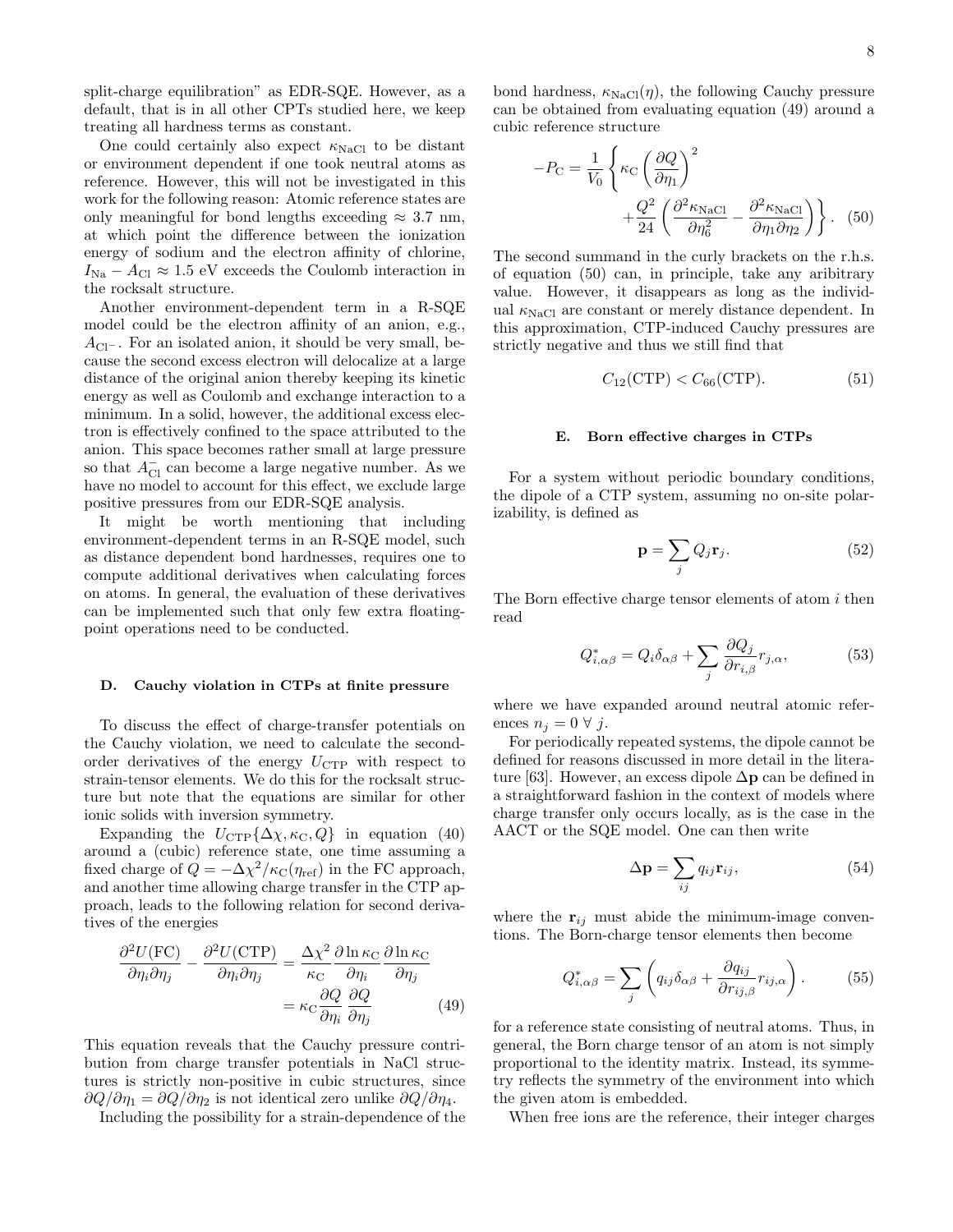need to be added to the Born effective charge tensor in (55), i.e.,

$$
Q_{i,\alpha\beta}^* \to n_i e \delta_{\alpha\beta} + Q_{i,\alpha\beta}^*.
$$
 (56)

The Born effective charge tensor is identical to the partial charge times the identity matrix as long as atoms is located in a site with inversion symmetry and induced dipoles are neglected. This is because the sum over the second term on the r.h.s. of equation (55) adds up to zero under these circumstances. Otherwise Born and partial charge may differ.

Since the  $q_{ij}$  and the  $r_{ij}$  change sign upon reversing the order of their indices, the SQE-based Born effective charge tensors obey the so-called acoustic sum rule [64]

$$
\sum_{i} Q_{i,\alpha\beta}^{*} = \sum_{i} n_{i} e \delta_{\alpha\beta},
$$
\n(57)

where the sum over all oxidation numbers on the r.h.s. of the equation is the net charge of the system.

### IV. RESULTS

## A. DFT results and force-field parameterization of fixed-charge potentials and conventional CTPs

In order to parametrize a potential, it is beneficial to have reliable, self-consistent, and sufficient data. Often, there is not enough experimental information to fully define the adjustable parameters in a meaningful fashion and/or to have a consistent set of data to test force-field based predictions. This is why we parametrize the force fields in the work exclusively to DFT-based data.

Our fixed-charge potential, which we consider for comparison purposes, has five adjustable parameters,  $U_{0,\text{NaCl}}, a_{\text{NaCl}}, U_{0,\text{CaCl}}, a_{\text{ClCl}}, \text{and } Q_{\text{Na}}.$  In the conventional charge-transfer potential,  $Q_{\text{Na}}$  is no longer a parameter, but instead we need to adjust  $\kappa_T$  and  $\Delta \chi$ . Thus, we need to calibrate our potential against at least six independent reference data points. The parameterization of our EDR-SQE potential is handled differently than for the CTPs in which the (bond) hardness terms are treated constant, see section IV B.

As input reference data we chose: the lattice constant  $a_0$ , three independent components of the elastic tensor (rewritten as bulk modulus, Cauchy pressure, and anisotropy pressure), the two optical vibrational frequencies at the Γ-point  $\omega_{\text{LO,TO}}$  — all at mechanical equilibrium — as well as the pressure at one density  $15\%$  above and another density 15% below the equilibrium density (which allows one to fix the change of bulk modulus with pressure  $B' = dB/dP$ . The numbers are listed in table I.

To calibrate the parameters, we construct a  $\chi^2$  penalty

|       | $a_0$ | $B_0$ | $-P_{\rm C}$   $P_{\rm A}$      | $\omega_i$ | $P(V_i)$                                                                                                                           |
|-------|-------|-------|---------------------------------|------------|------------------------------------------------------------------------------------------------------------------------------------|
| $w_n$ |       |       | $0.5$   $0.25$   $0.25$   $0.5$ |            | 0.25                                                                                                                               |
|       |       |       |                                 |            | $\left  \Delta O_n \right  0.01 a_0 \left  0.1 B_0 \right  0.1 B_0 \left  0.1 B_0 \right  0.05 \omega_i \left  0.1 P(V_i) \right $ |

TABLE II. Significance and the weight of observables entering the fit.

function according to

$$
\chi^2 = \frac{1}{\sum_n w_n} \sum_n w_n \frac{\{O_n - O_n(\text{DFT})\}^2}{(\Delta O_n)^2}.
$$
 (58)

Here  $O_n$  is the *n*'th observable as predicted by a model potential,  $O_n(DFT)$  the corresponding value from DFT,  $\Delta O_n$  is the target accuracy of the observable, and  $w_n$ is the weight of the observable reflecting its importance that we assign to it. The  $\chi^2$  penalty function is therefore designed such that  $\chi^2 = 1$  separates the domain where the target accuracies are reproduced on average from that where they are not achieved. The respective accuracies and weights are summarized in table II. The fits turn out rather robust, which means that as long as we do not alter the weights by an order magnitude, the deduced force field parameters vary only mildly.

The parameters obtained from minimizing our  $\chi^2$ penalty function are listed in table III. The results for each parameterization are summarized in table IV.

We first discuss the results from our fits in the context of an expansion about neutral atoms. Taking values for electron affinities and ionization energies of neutral atoms, which were obtained from DFT, i.e.,  $A_{\text{Cl}} \approx$ 5.5 eV,  $A_{\text{Na}} \approx 2.1$  eV,  $I_{\text{Cl}} \approx 11$  eV,  $I_{\text{Na}} \approx 3.5$  eV, we would have expected  $\Delta \chi \approx -2.7$  eV and  $\kappa_T$  = 3.5 eV +  $\kappa_{\text{NaCl}}/12$ . Thus, our result for  $\Delta \chi$  is off by a factor of five. Moreover, the estimate for  $\kappa_{\text{NaCl}}$  would be 260 eV. This value seems unreasonably large, as one might expect  $\kappa_{\text{NaCl}}$  to correlate with the band gap of NaCl [15]. Given that the experimental band gap of rock salt is around 9 eV [66], the bond hardness turns out roughly thirty times greater than expected.

In the context of R-SQE, one also can assume most terms from DFT calculations,  $A_{\text{Na}^+} = I_{\text{Na}}$ ,  $I_{\text{Na}^+} \approx$ 42 eV, and  $I_{Cl}$ − =  $A_{Cl}$ , however,  $A_{Cl}$ − is not known and therefore treated as a fit parameter. Likewise,  $\kappa_{\text{Na}^+C}$ is deduced from the fit, i.e.,  $(\Delta \chi^{\dagger}, \kappa_{\text{R}})$  in table III can be used to get estimates for  $A_{Cl}$ − and  $\kappa_{Na}$ + $_{Cl}$ −. Using the definitions from section III B one can write

$$
A_{\rm Cl^{-}} = I_{\rm Na^{+}} + A_{\rm Na^{+}} - I_{\rm Cl^{-}} - 4\Delta \chi_{\rm R}.
$$
 (59)

We find a value of  $A_{Cl}$ − = −3.05 eV, which is perfectly meaningful, since it is energetically unfavorable to place an extra electron onto a chlorine ion. Solving a linear equation for  $\kappa_{\text{Na}^+\text{Cl}^-}$  in the R-SQE formalism leads to  $\kappa_{\text{Na}^+\text{Cl}^-} = 18.5 \text{ eV}$ . This value is only a factor of 2 higher than the experimental value rather than a factor of 30 as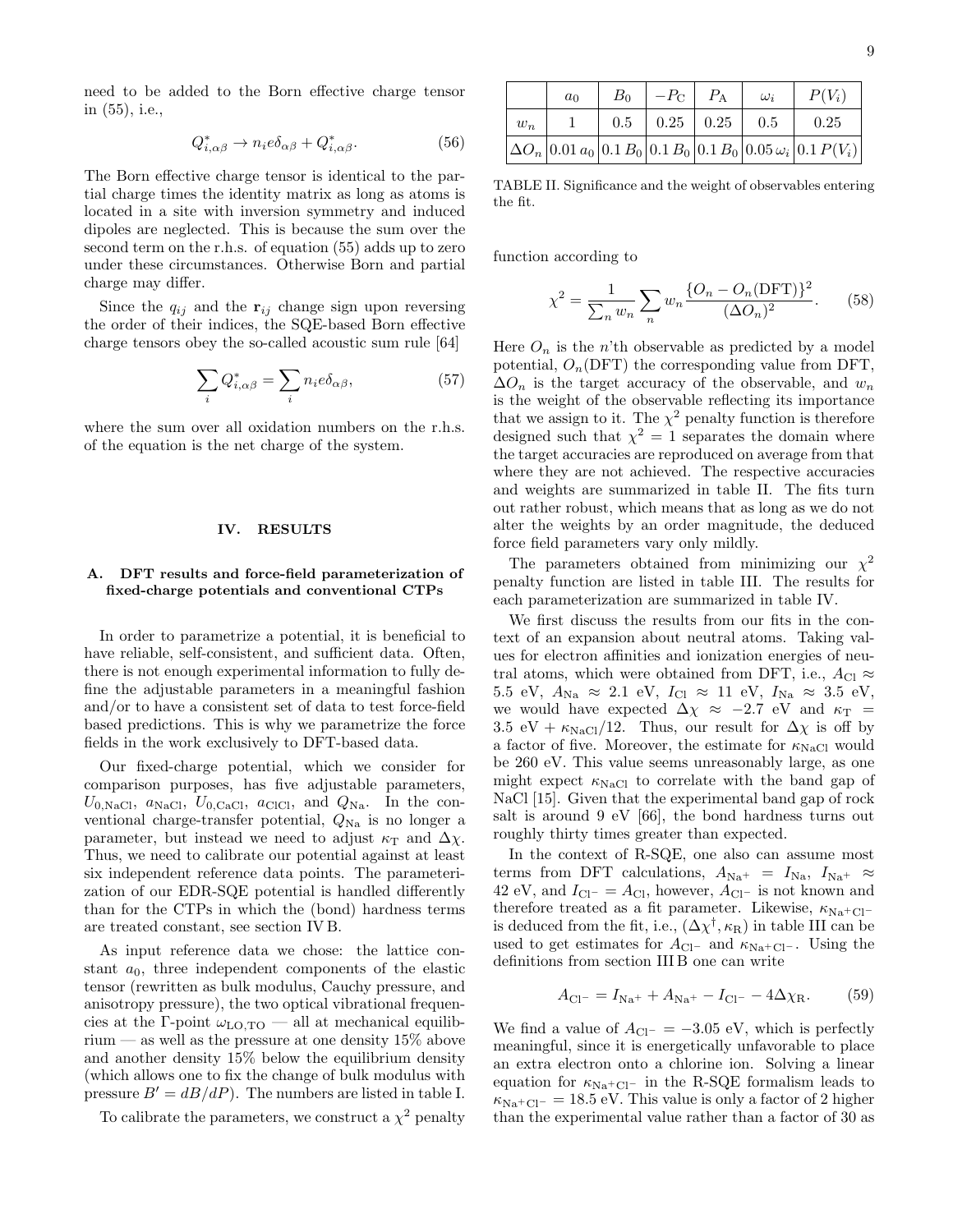|                                          | $ U_{0,\text{NaCl}} $ $a_{\text{NaCl}} U_{0,\text{ClCl}} $ $a_{\text{ClCl}} Q_{\text{Na}} -\Delta\chi^{\dagger} \kappa_{\text{T,R}}$ |  |                  |             |  |
|------------------------------------------|--------------------------------------------------------------------------------------------------------------------------------------|--|------------------|-------------|--|
| Fixed point charges                      | 15362.0 0.2296                                                                                                                       |  | 25.9 0.5973 0.88 |             |  |
| Fixed distributed charges 36053.5 0.2082 |                                                                                                                                      |  | 51.7 0.5542 0.89 |             |  |
| CTP point charges                        | 48497.1 0.2067                                                                                                                       |  | 59.5 0.5470      | 14.32 25.11 |  |
| CTP distributed charges                  | 84291.8 0.1941                                                                                                                       |  | 99.0 0.5124      | 13.07 23.37 |  |

TABLE III. Force field parameters. The units are eV for energy,  $\AA$  for length, and the elementary charge for charges. To describe distributed charges, Gaussians centered on atoms, atomic radii proposed by Shannon [65] were used:  $R_{\text{Na}} = 0.51$  Åand  $R_{\text{Cl}} = 0.91 \text{ Å}$ . The term  $\Delta \chi^{\dagger}$  is identical to  $\Delta \chi$  for an expansion about a reference of neutral atoms. In expansions about ions,  $\Delta \chi^{\dagger}$  corresponds to  $\Delta \chi_{\rm R} - \kappa_{\rm R}$ .

|                                                                                     |  |  |  | $a_0$   $B_0$   $-P_{\rm C}$   $P_{\rm A}$   $\omega_{\rm LO}$   $\omega_{\rm TO}$   $P(V_{1,2})$   $\chi^2$ |  |
|-------------------------------------------------------------------------------------|--|--|--|--------------------------------------------------------------------------------------------------------------|--|
| Fixed point charges                                                                 |  |  |  | $ 5.607 25.8 0.00 $ - 5.83 $ 248.0 135.2 7.24, -3.21 0.804 $                                                 |  |
| Fixed distributed charges $ 5.606 25.7 0.00 $ -5.83 249.1 135.2 7.24, -3.19 0.794   |  |  |  |                                                                                                              |  |
| CTP point charges                                                                   |  |  |  | $\left 5.600\right 25.1\right 3.20\left 5.27\right 251.8\left 139.9\right 7.20, -2.93\left 0.511\right $     |  |
| CTP distributed charges $ 5.600 25.1 3.04 $ -5.34 $ 253.0 139.2 7.22, -2.90 0.573 $ |  |  |  |                                                                                                              |  |

TABLE IV. Learning set produced by models. The units are Å for length, GPa for pressure, and  $cm^{-1}$  for frequencies.

before. Thus, the adjustable parameters take physically meaningful values.

#### B. Parametrization of EDR-SQE

An immediate consequence of treating (bond) hardness terms constant is that the partial charge of ions in rock salt (and other ionic solids) is generally predicted to increase monotonically with increasing pressure. The reason is that the Coulomb interactions favors large charges at small interatomic distances. However, in experimental [67] and DFT-based [68] studies of ionic crystals – and also in our DFT calculations of rock salt – the trend is opposite: partial charges (Bader or effective Born, different in DFT but identical in CTPs that do not consider dipoles on atoms) initially increase when bond lengths are stretched from equilibrium to larger distances, even if the ultimate dissociation limit should be neutral atoms. These trends are revealed for NaCl in figure 1, where we show not only Born effective charges but also Bader charges.

To reproduce the correct trend, we follow the suggestion [59] to expand SQE around ions and to make the combined hardness increase when the bonds are stretched. We name such an expansion environmentdependent redox (EDR) split-charge equilibration (SQE), or EDR-SQE. For the NaCl dimer, a reasonable description of partial charges was given by introducing an exponential distance dependence of the bond hardness [59]. Unfortunately, there can be a more general environment dependence of the (bond) hardness terms in the bulk. The simplest approach giving reasonable (Bader) charges



FIG. 1. Born effective and Bader charges (different in DFT but identical in the other shown approaches) as a function of the isotropic pressure  $P$  as obtained by DFT, by the fixed charges approximation, the conventional charge-transfer potential (CTP), and the environment-dependent redox-splitcharge equilibration (EDR-SQE) potential.

is to make the total hardness an exponential function of the bond length a. Assuming  $A_{Cl}$ - = −12.1 eV and  $\kappa_T(a) = 2.66 \text{ eV} \exp(-a/0.928 \text{ Å})$  while keeping all other ionic terms fixed to their experimental values gives the EDR-SQE charge shown in figure 1. The short-range interactions of the EDR-SQE were then fitted to the same set of data as the other CTPs. We only excluded the Cauchy and the anisotropy pressure from the parameterization, as their fit would have necessitated knowledge of the environment dependence of the total hardness beyond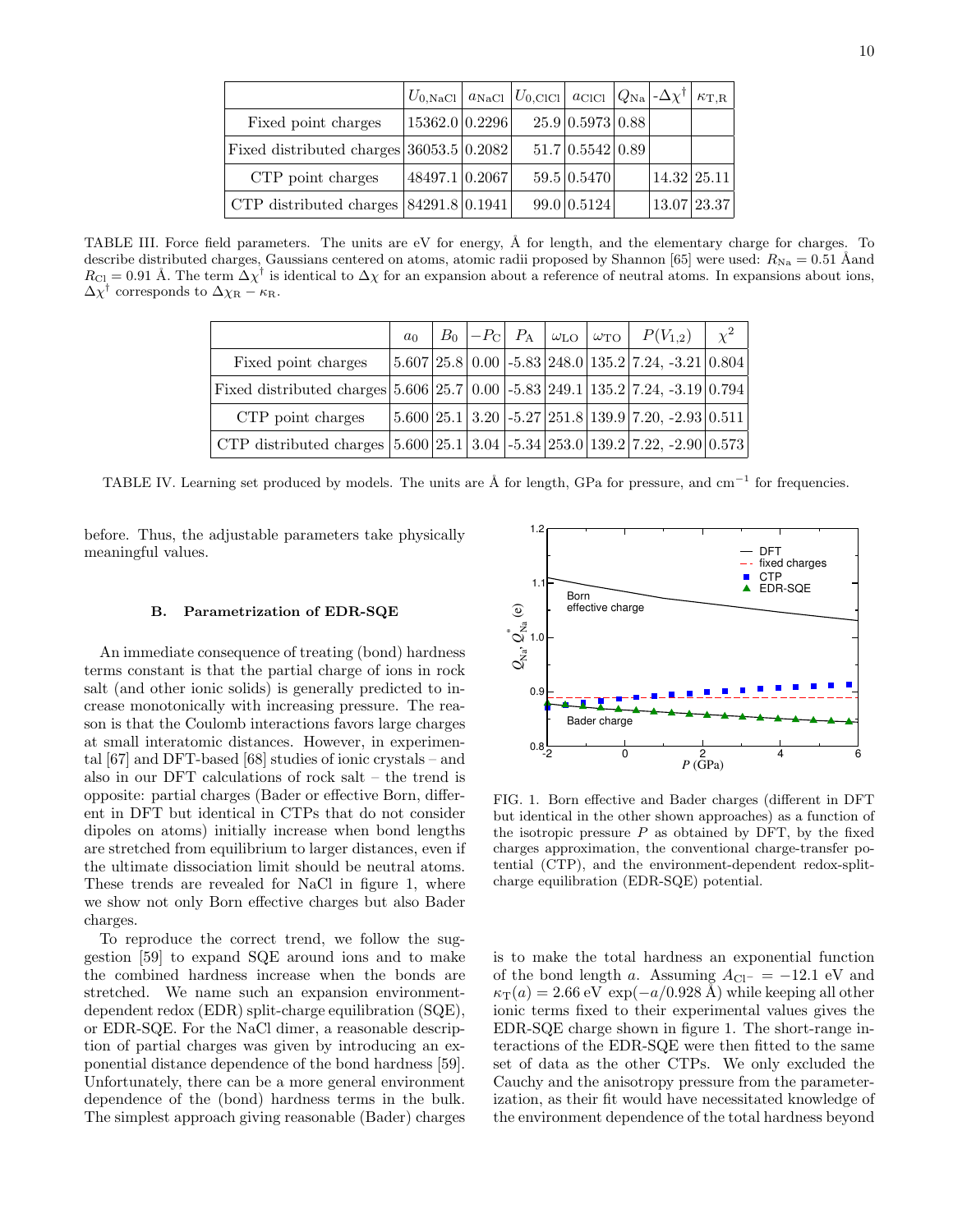| . . |  |
|-----|--|
|     |  |

|                                                         |  | $ U_{0,\text{NaCl}} $ $a_{\text{NaCl}} $ $U_{0,\text{ClCl}} $ $a_{\text{ClCl}} $ |  |
|---------------------------------------------------------|--|----------------------------------------------------------------------------------|--|
| $ EDR-SQE$ point-charges 438.4 $ 0.3683 0.01046 2.664 $ |  |                                                                                  |  |

TABLE V. Short-range interaction parameters of the redox-SQE force field with environment-dependent bond hardness term. The units are  $eV$  for energy,  $\Lambda$  for length.

isotropic compression. The adjustable parameters defining the short-range interaction in EDR-SQE are listed in table V

#### C. Pressure dependence of selected quantities

To investigate the quality of potentials outside the domain of the learning set, we compute the pressure dependence of most quantities on which the adjustable parameters were gauged. However, we restrict our attention to three cases, which are representative for a number of possibilities that result from switching "on" or "off" the following options: short-range repulsion between chlorine anions, distributed charges, charge transfer. In the latter case we can furthermore ignore or consider an ionic reference state and an environment dependent chemical hardness. Out of these possibilities, we decided to consider one fixed-charge, one conventional charge-transfer potential, one charge transfer potential with non-zero reference redox state and EDR-SQE. In all four cases, we include the short-range repulsion between chlorine atoms, as it is not possible otherwise — in the realm of the potential surfaces investigated here — to obtain reasonably accurate optical frequencies in the Γ point. For the fixedcharge approach we used distributed charges, while for the fluctuating charge models we used point charges, as these gave slightly better fits near equilibrium for the respective treatments for the system in either case. We note that this means only one additional adjustable parameter for the charge-transfer potential, as many of its parameters are taken either from DFT or from the literature and not fine tuned any further. This includes the screening lengths for short-range Coulomb interactions as well as the ionization energies and electron affinities of the involved atoms or ions. Thus, in one case, we have the fixed charge as a fit parameter, and in the other case a total hardness as well as an effective electronegativity.

We start the analysis of our "test set" with the pressure dependence of the Cauchy pressure in Fig. 2. One can readily notice that the charge-transfer potentials produce the Cauchy pressure with the correct sign at ambient conditions. However, they overcorrect it by a non-negligible amount compared to a fixed-charge approach, for which  $P_{\rm C}$  in rock salt disappears by definition. Yet, the chargetransfer potentials produce the correct trend, that is, the negative of the Cauchy violation increases with increasing isotropic pressure P.

We note that it appears necessary to induce another many-body term into our force field in addition to charge



FIG. 2. Negative of the Cauchy pressure  $P_{\rm C}$  as a function of the isotropic pressure P obtained either by DFT or the fixed-distributed-charges approximation, or the pointcharge-transfer potential, or environment-dependent redox-SQE point charges potential. Dashed lines represent the analytical solutions according to equation (50).

transfer, i.e., one that counteracts the overestimation of  $-P_{\rm C}$  and that can reproduce positive Cauchy pressures for  $P < -2$  GPa. A natural candidate for this would be to augment the charge-transfer potential with terms deriving from quasi-atom theory, as done, for example, by Streitz and Mintmire [69]. Such additional terms naturally lead to positive Cauchy pressures. We abstain from parametrizing such a potential here, as the focus of this study is on investigating the generic effects of chargetransfer potentials on physical properties rather than on designing a highly accurate and transferable potential. To achieve the latter, our aim would be  $-$  as in our design of potential for copper  $[70]$  — to construct it such that the potential does not only work for a single geometry, i.e., for rock salt but for many different bonding environments. Such an endeavor is outside of the present scope.

We next investigate the equation of state (EOS) in figure 3. The fixed-charge approach appears to reproduce the EOS slightly better than conventional CTPs, however, differences are only minor. In these two cases, the predicted isotropic pressure becomes too large at large densities, which could mean that the exponential repulsion is too stiff at high compression. However, the EDR-SQE model, which best reproduces the EOS, underestimates the pressure at small volumes. We conclude that the EOS is an unsuitable function on which to gauge adjustable, charge-transfer related parameters.

The pressure dependence of longitudinal and transverse optical frequencies in the  $\Gamma$  point also turns out rather insensitive to whether charges are fixed or adjustable, as one can see in figure 4. This result, however, can be readily rationalized: for crystals in which each atom has an equilibrium position with inversion symmetry, induced charges can only be quadratic in the dis-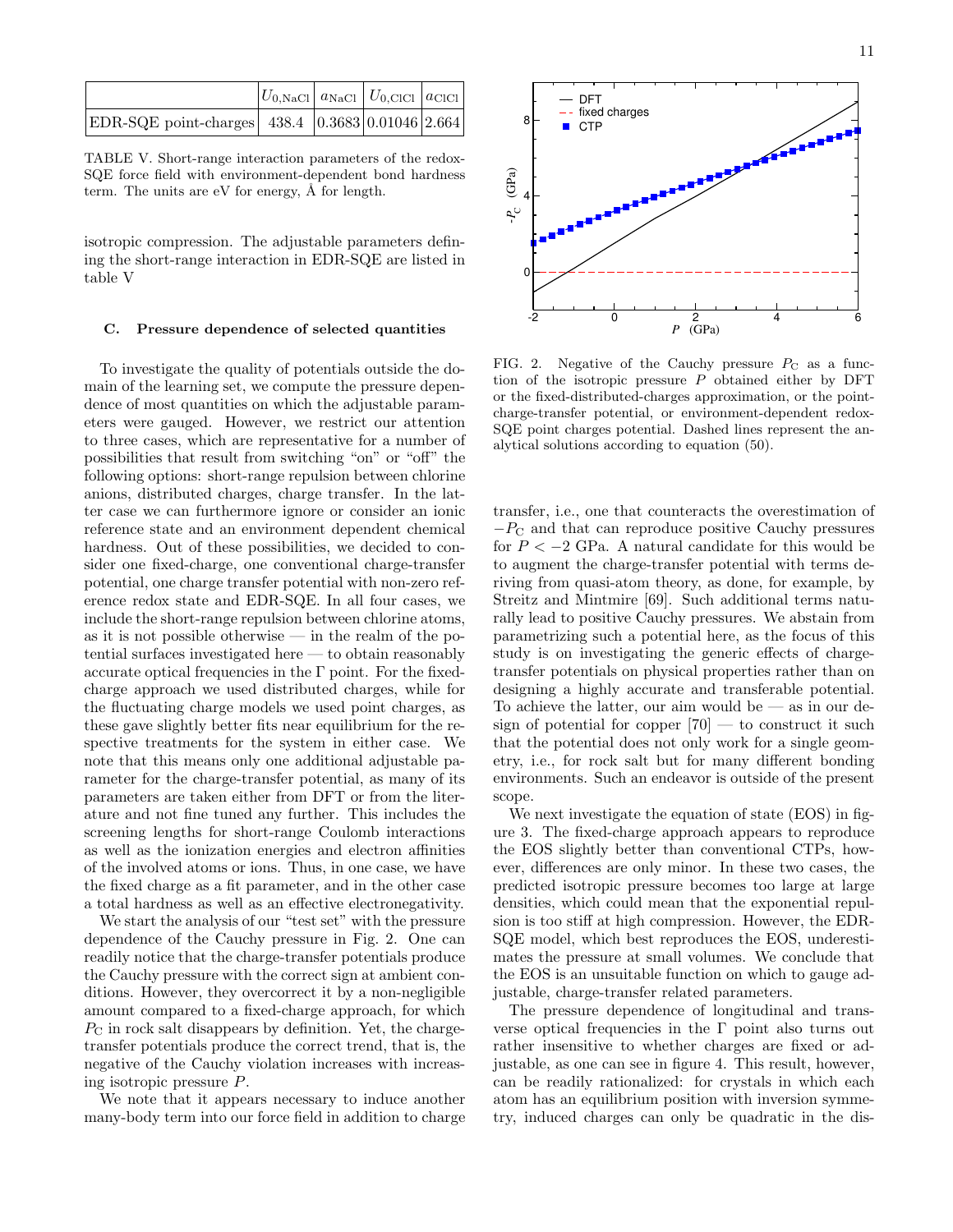

FIG. 3. Equation of state,  $P(V)$ , as obtained by DFT, by the fixed-distributed-charge approximation, the point-chargetransfer potential, and the environment-dependent redox-SQE point charges potential. The inset shows the equation of state with larger magnification around small pressures.

placement of an optical Γ-point vibration. As such, Γpoint frequencies remain unaffected by the charge transfer induced by an optical Γ-point vibration. This time, the EDR-SQE model appears to show the least satisfactory agreement with the DFT data. This shortcoming might have been expected as we have not optimized the general strain dependence of the total hardness beyond isotropic compression. However, as we demonstrate next, EDR-SQE best reproduces how the LO-TO splitting depends on pressure.



FIG. 4. Longitudinal  $(\omega_{LO})$  and transverse  $(\omega_{TO})$  optical Γ-point frequencies as a function of the isotropic pressure  $P$  as obtained by DFT, by the fixed-distributed-charges approximation, the point-charge-transfer potential, and the environment-dependent redox-SQE point charges potential.

In figure 5 we show the pressure dependence of the LO-TO splitting as a function of pressure P. More specifically, we show the splitting  $\omega_{LO}^2 - \omega_{TO}^2$  times the volume

of the primitive unit cell,  $V_p$ , as this product is constant in a fixed-charge approach. Conventional CTPs without environment-dependent or bond-length-dependent chemical hardnesses predict the wrong slope for how our measure for the LO-TO splitting depends on pressure. This was to be expected, as the LO-TO splitting is induced by the long-range electric fields of the (Born effective) charges [36]. In fact, the ratio  $V_{\rm p}(\omega_{\rm LO}^2 - \omega_{\rm TO}^2)/(Q_{\alpha\alpha}^*)^2$ turns out to be insensitive to density. Thus, since the conventional CTPs predict the wrong sign of  $dQ/dP$ , they also predict the wrong trend for how our measure for the LO-TO splitting depends on P.



FIG. 5. Measure for the LO-TO splitting,  $V_{\rm p} \left(\omega_{\rm LO}^2 - \omega_{\rm TO}^2\right)$ , as a function of the isotropic pressure  $P$  as obtained by DFT, by the fixed-distributed-charges approximation, the pointcharge-transfer potential, and the environment-dependent redox-SQE point charges potential.  $V_p$  is the primitive cell volume.

The EDR-SQE potential predicts the correct trend for how our measure for the LO-TO splitting depends on P; however, the slope turns out too small. This shortcoming could have also been expected since the Bader charges, on which we parametrized the potential, show a smaller pressure dependence than the Born effective charges. We deduce from figure 5 that charge transfer only accounts for roughly 25% of the pressure dependence of the LO-TO splitting. The missing contribution must come from the atomic polarizability, which can be reflected, for example, by models originally proposed by Madden and Wilson [10, 71].

### V. CONCLUSIONS

The first main result of this study is that charge transfer potentials generally induce a negative contribution to the Cauchy pressure, which increases in magnitude with increasing density. This type of behavior is revealed in rock salt, however, to a lesser extent than one would expect if charge transfer were the only many-body interaction. Thus, it seems as if additional many-body ef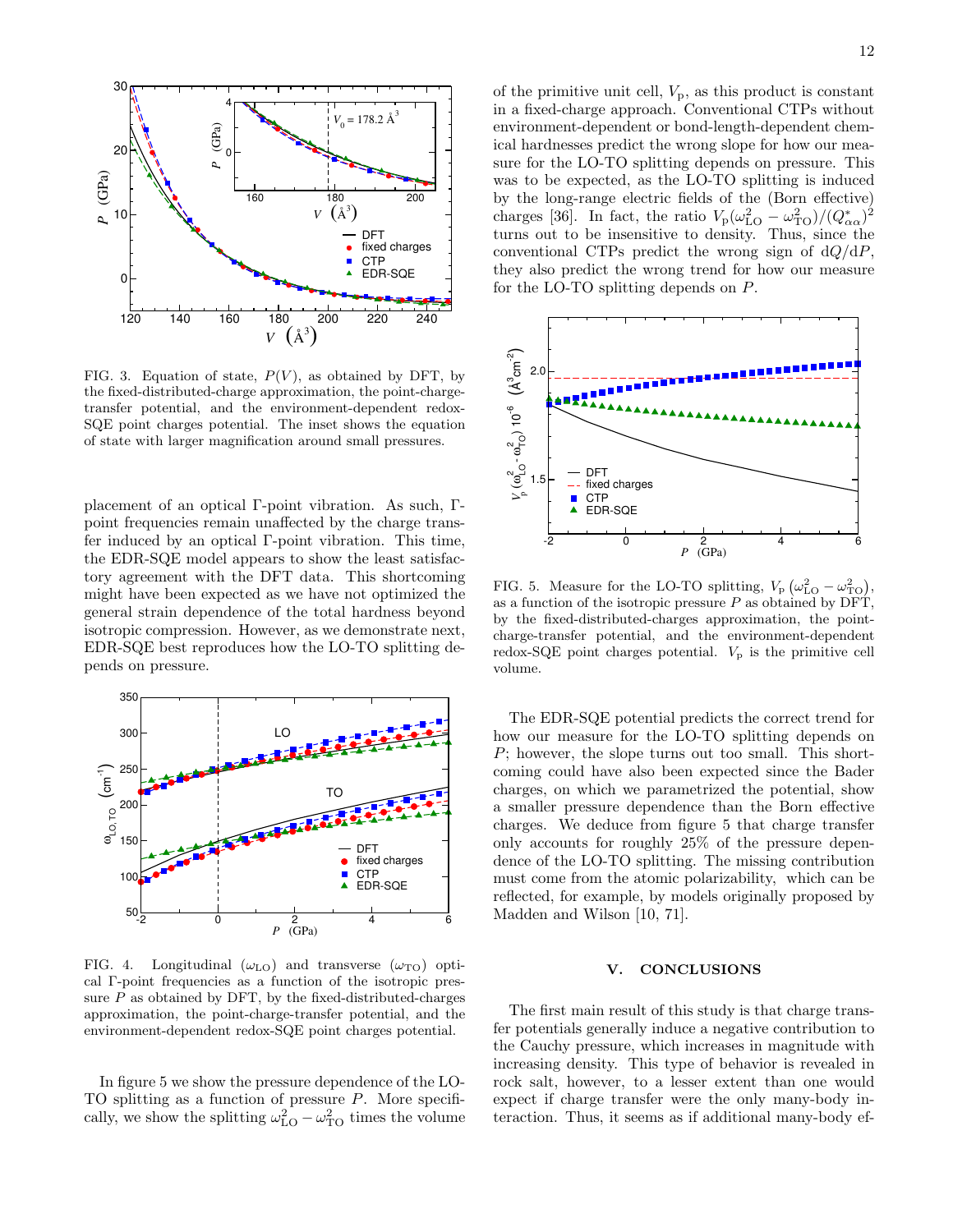fects inducing positive Cauchy pressures were needed for this — and in all likelihood for any — ionic solid. An ionic solid for which charge transfer might dominate the Cauchy pressure even at ambient pressure is lithium hydride (LiH). Like NaCl, LiH has no directed bonds and crystallizes in the rocksalt lattice. However, the value for  $C_{44} \approx 48$  GPa exceeds that for  $C_{12} \approx 14$  GPa by more than a factor of three, which results in a Cauchy pressure of −34 GPa [72].

Our analysis also reveals that, as long as the environment dependence of bond hardnesses is ignored, different charge-transfer approaches are formally equivalent as far as structural or elastic Γ-point properties are concerned, e.g., elastic tensor, equation of state, Γ-point optical phonons and even partial or Born effective charges. Results can also be identical between CTPs expanding around the atomic or the ionic reference state. In this sense, fitting adjustable parameters to Γ-point properties does not allow one to ascertain which CTP is the best suited. This might be counterintuitive as the dielectric response function of different CTPs can differ quite substantially, i.e., conventional CTPs treats systems as perfect metals, while the split-charge model behaves like a dielectric unless the bond hardness is set to zero, in which case SQE reduces to a conventional CTP.

The difference between various CTP approaches without environment-dependent hardnesses (in regard to Γ point properties) lies in the numerical values for the parameters and their subsequent interpretation. For example, if we parametrized our potential relative to neutral atoms and used reasonable values for electron affinities and ionization energies, then we would need to boost the hardness term by as much as 22 eV. Irrespective of whether the boost of hardnesses is placed directly as an environment correction to the atomic hardnesses (the measured combined hardness being 3.5 eV) or as an extra bond hardness (which would need to be as large as 260 eV), the added hardness would have to be called meaningless. The increase of the electronegativity difference between Na and Cl atoms from 5 eV for free atoms to 29 eV in the crystal appears to be even more nonsensical. In contrast, when the parameterization is interpreted as being an SQE expansion around ionic states, we only need to introduce a bond hardness of 18 eV. This is perfectly meaningful, as the SQE bond hardness can be interpreted as a measure for the band gap, which in NaCl happens to be 9 eV.

Models with constant bond hardness predict a decrease in the Born effective charges, as well as formal atomic charges, with increasing bond length, which is contrary to DFT results. In order to fix this issue one can introduce environment-dependent (bond) hardnesses, which should increase monotonically at large separations. In the simplest approach, one could assume that the (bond) hardness is simply an exponential function of the bond length. While this approach allows one to reproduce (Bader) charges reasonable well, reality might be more complicated. A simple bond-length dependence of the (bond) hardness leads to a rather large overestimation of the (negative) Cauchy pressure. The correct functional dependencies for the (hardness) parameters in charge transfer potentials remains to be researched.

# ACKNOWLEDGMENTS

The authors thank the Jülich Supercomputing Centre for computing time on JUROPA and Jari Jalkanen for useful discussions.

- [1] M. Born and K. Huang, Dynamical Theory of Crystal Lattices (Oxford: Clarendon Press, 1954).
- [2] E. G. Brovman, Y. Kagan, and A. Kholas, J. Exp. Theor. Phys. 30, 883 (1970).
- [3] M. W. Finnis and J. E. Sinclair, Philos. Mag. A 50, 45 (1984).
- [4] M. S. Daw and M. I. Baskes, Phys. Rev. B 29, 6443 (1984).
- [5] G. D. Mahan, Phys. Rev. B 29, 5849 (1984).
- [6] Y. Liang, C. R. Miranda, and S. Scandolo, J. Chem. Phys. 125, 194524 (2006).
- [7] B. G. Dick and A. W. Overhauser, Phys. Rev. 112, 90 (1958).
- [8] J. O. Hirshfelder, C. F. Curtiss, and R. B. Bird, Molecular Theory of Gases and Liquids (Wiley, New York, 1954).
- [9] W. L. Bade and J. G. Kirkwood, J. Chem. Phys. 27, 1284 (1957).
- [10] M. Salanne, B. Rotenberg, S. Jahn, R. Vuilleumier, C. Simon, and P. A. Madden, Theor. Chem. Acc. 131, 1143 (2012).
- [11] U. Shröder, Solid State Commun. 4, 347 (1966).
- [12] C. Sanjeeviraja, K. Kesavasamy, N. Krishnamurthy, and S. K. Mohanlal, J Phys Chem Solids 45, 651 (1984).
- [13] M. Matsui, J. Chem. Phys. **108**, 3304 (1998).
- [14] M. Matsui, S. C. Parker, and M. Leslie, Am. Mineral. 85, 312 (2000).
- [15] M. H. Müser, Eur. Phys. J. B 85, 135 (2012).
- [16] W. J. Mortier, S. K. Ghosh, and S. Shankar, J. Am. Chem. Soc. 108, 4315 (1986).
- [17] D. M. York and W. Yang, J. Chem. Phys. 104, 159 (1996).
- [18] R. Chelli, P. Procacci, R. Righini, and S. Califano, J. Chem. Phys. 111, 8569 (1999).
- [19] R. A. Nistor, J. G. Polihronov, M. H. Müser, and N. J. Mosey, J. Chem. Phys. 125, 094108 (2006).
- [20] T. Verstraelen, P. W. Ayers, V. V. Speybroeck, and M. Waroquier, J. Chem. Phys. 138, 074108 (2013).
- [21] R. T. Sanderson, Science 114, 670 (1951).
- [22] L. D. Landau and E. M. Lifshitz, Theory of Elasticity (Pergamon, London, 1959).
- [23] F. D. Murnaghan, Finite Deformation of an Elastic Solid